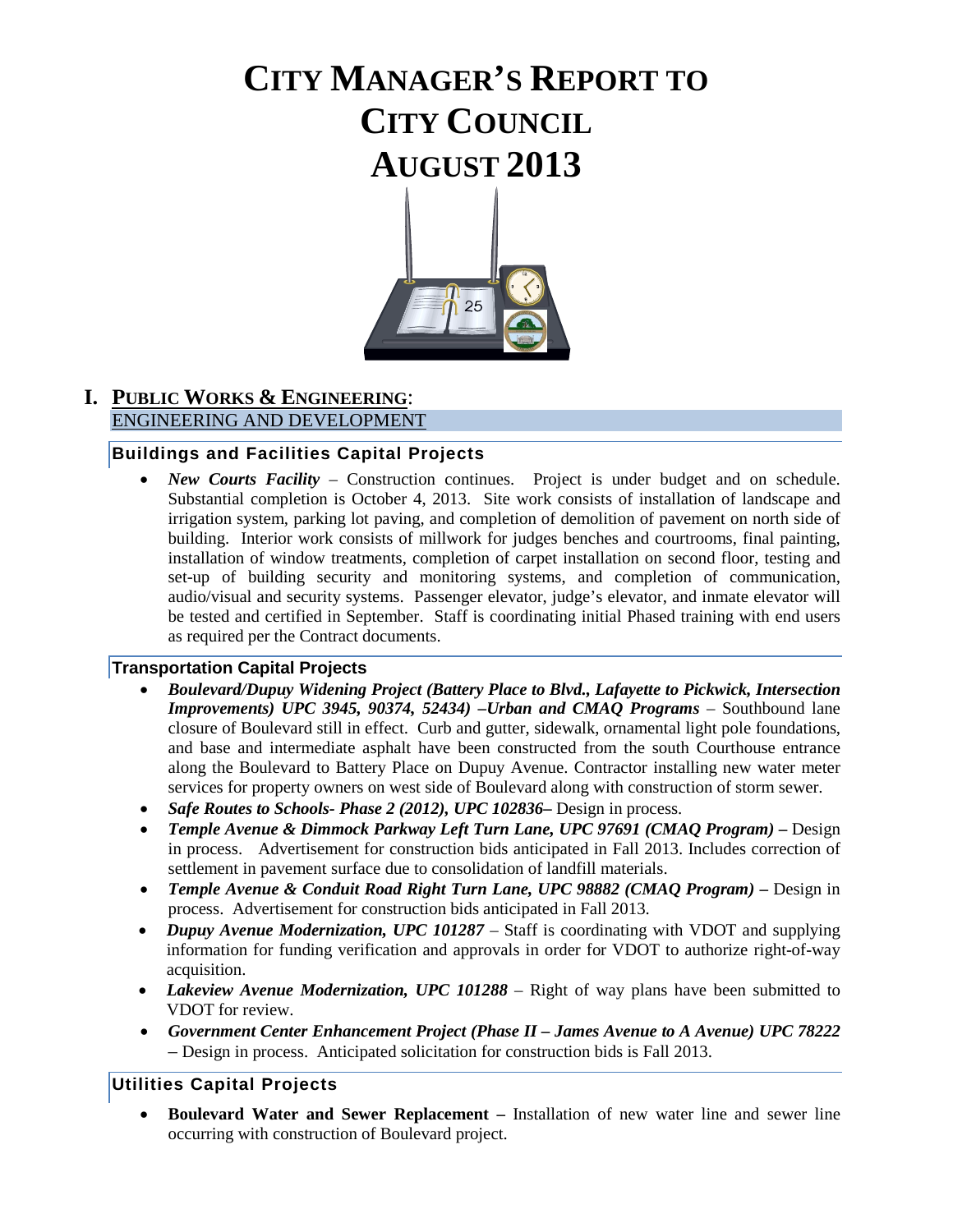# **I. PUBLIC WORKS & ENGINEERING** (CONTINUED):

- **Lakeview Avenue Water and Sewer Replacement**  Design in process.
- **Dupuy Avenue Water and Sewer Replacement**  Design in process.
- **Emergency Sanitary Sewer Line Repair**  Emergency repair of 12" sanitary sewer line along Compton Avenue from Ellerslie Avenue to Fairlie Avenue. Construction complete. Restoration of pavement completed.

#### **Plan Reviews**

• Received six (6) plans/plats and approved four (4) plans/plats.

#### **Right-of-Way Permits**

• Issued three (3) permits and no permits were closed out.

#### **OPERATIONS AND MAINTENANCE**

#### **Traffic Operations**

- Replaced/maintained signals, signs, markings and street lighting 50 locations.
- Performed preventative maintenance 4 locations.

# **Vegetation**

- Removed litter from (16) locations, and responded to (02) litter miscellaneous/dead animal requests.
- Cut vegetation at (107) locations and sprayed for weeds and high grass at (09) locations.
- Trimmed bush blocking view of traffic at (01) location, limbs hanging in street at (05) locations and responded to (01) tree miscellaneous request.
- Removed storm debris from (03) locations and tree down in street at (01) location.
- Cut up a tree located at the new Courthouse removing three flatbed loads.
- Cleaned all Street Division's vehicles, break room and equipment.

# **Recycling Center**

• 637 citizens used the Recycling Center to dispose of Category 1 Materials, brush, metal products and other recyclable materials.

# **Storm Water and Drainage**

- Cleaned (32) catch basins, (04) drainage ditches, (02) drainage pipes, (04) Curb and Gutters and responded to (10) miscellaneous drainage requests.
- Repaired (02) storm drain pipes and (02) catch basins.
- Placed topsoil in sinkholes around inlets at (02) locations and gravel over storm drains at (04) locations.
- Sweeper collected (14) cubic yards of debris from streets at (06) locations.
- Concrete Crew repaired/replaced (22) feet of sidewalk at (02) locations, (135) feet of Curb and Gutter at (05) locations and over lay a gutter pan on Dunston Point Parkway.

# **Transportation**

- Placed Asphalt in  $(04)$  potholes,  $(07)$  low pavement,  $(01)$  driveways,  $(03)$  utility cuts,  $(01)$  gutter pan and new concrete structures at (07) locations.
- Placed gravel on shoulders at (01) location.
- Removed (25) dump truck loads of construction fill dirt from Public Works Complex to the Pistol Range.
- Cleared branches out of roadway and back drag stone to fill holes at the dead end of Charlotte Avenue leading towards Piedmont Avenue.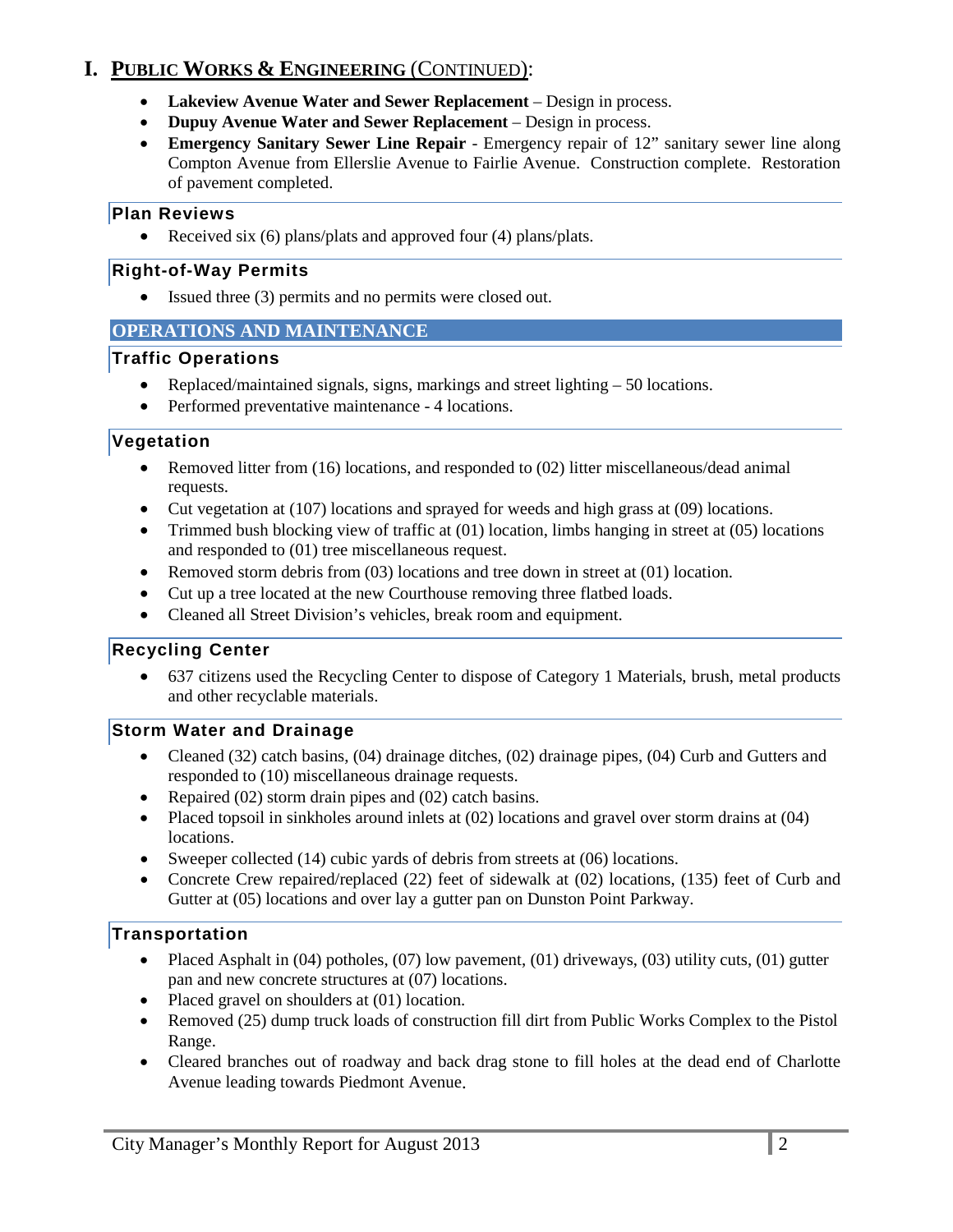# **I. PUBLIC WORKS & ENGINEERING** (CONTINUED):

# **Wastewater Utility**

- Responded to (07) sewer backups, flushed drains at the animal shelter, flushed sewer line at (02) locations, installed (01) cleanout, repaired (01) cleanout top and responded to (04) sewer miscellaneous requests.
- Camera sewer main line at (01) location.
- Sprayed for sewer bugs in manhole at (03) locations.
- Removed debris from pumps and washed wet well down at Main Pump Station.
- Removed debris from pump 1 and cleaned check valve at Hillcrest Pump Station.
- Removed and order new exhaust fan at Dunlop Farms Pump Station.
- Placed gravel in (01) sinkhole and (01) Utility cut.
- Continued cutting and trimming grass around all pump and water stations.
- Continue monitoring all pump stations and methane pump daily.

# **Water Utility**

- Replaced  $(14)$  meters, washers on  $(02)$  meters and  $(02)$  meter setters.
- Cleaned (03) meter boxes, replaced (06) meter tops, turned water on/off at (03) locations, placed topsoil around (01) box and responded to (06) water miscellaneous Requests.
- Replaced (03) fire hydrants and flushed (01) line for discolored water.
- Repaired (02) main lines and replaced (01) service line.
- Backflow/Cross Connection Technician conducted (48) surveys, (29) completed, (19) incomplete and assisted with locating underground utilities performing (28) hours.
- Collected weekly routine water samples, performed THM's, HAA's sent these to Appomattox River Water Authority's (ARWA) for testing.
- Miss Utility locating required (200) man-hours.
- Continued Fire hydrant flushing.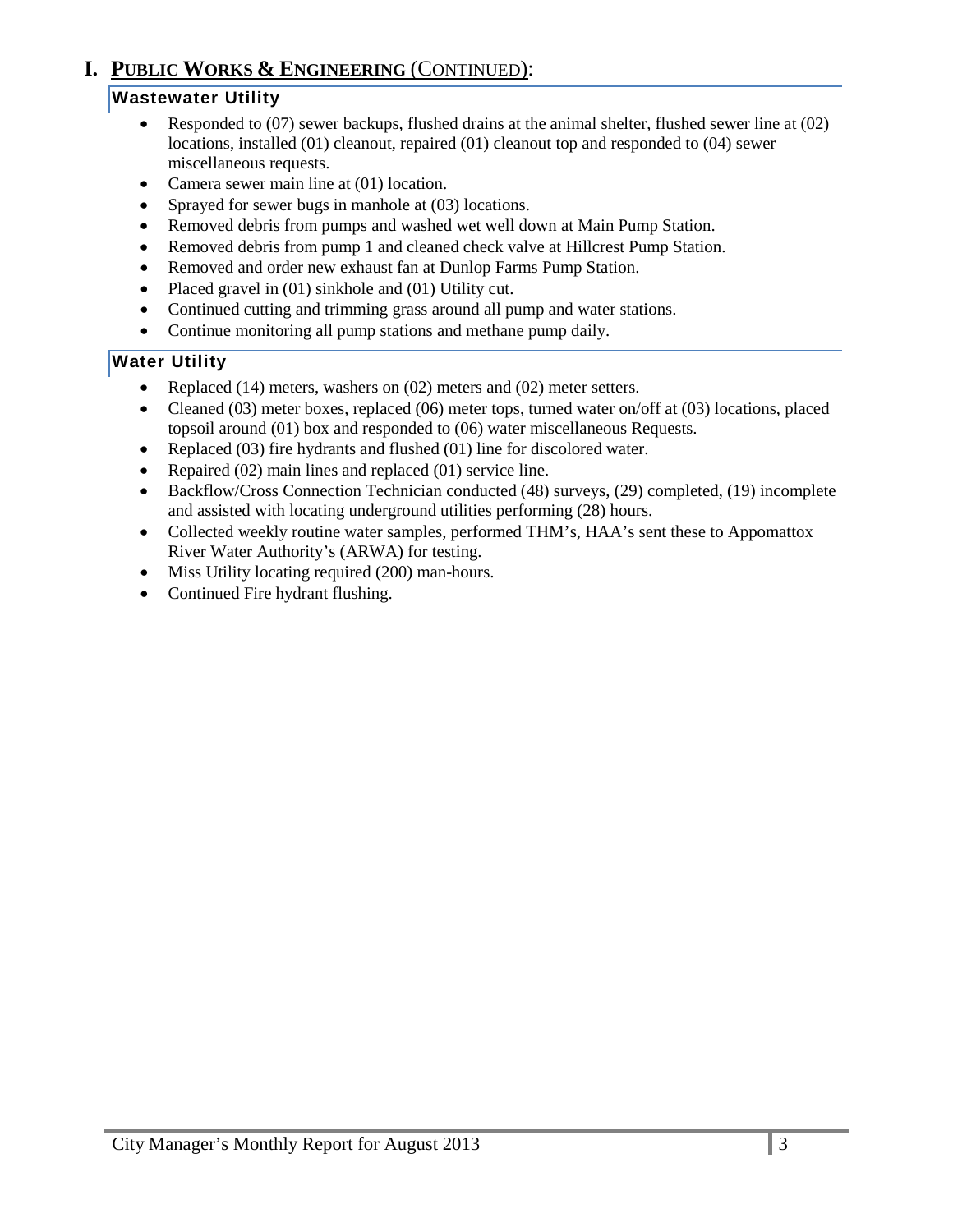# **II.** *PLANNING DEPARTMENT:*

| <b>Tall Grass</b><br><b>Permits</b><br>Violations<br>649<br>78<br><b>Violations Resolved</b><br>39<br>446<br><b>New Residential</b><br>\$250,250<br><b>Contractor Properties Cut</b><br>10<br>51<br>Cost<br><b>Total Inspections</b><br>156<br>1231<br><b>Residential Additions</b><br><b>Inoperable Motor Vehicles</b><br>Demolitions<br>Violations<br>$\overline{2}$<br>68<br><b>Violations Resolved</b><br>$\overline{0}$<br>33<br>$\overline{2}$<br><b>Vehicles Towed</b><br>$\overline{0}$<br>Commercial<br><b>Total Inspections</b><br>21<br>81<br>Cost<br><b>Building Code</b><br>Plumbing<br>Violations<br>$\overline{2}$<br>29<br>$\overline{0}$<br>21<br><b>Violations Resolved</b><br>Electrical<br><b>Total Inspections</b><br>20<br>60<br>Mechanical<br><b>Property Maintenance</b><br>3<br>Violations<br>49<br>Swimming Pool<br><b>Violations Resolved</b><br>$\overline{0}$<br>40<br>30<br>109<br><b>Total Inspections</b><br>Fence<br><b>House Numbers</b><br>Signs<br>Violations<br>$\overline{2}$<br>24<br>Napa Auto Parts - 1621 Boulevard<br><b>Violations Resolved</b><br>5<br>21<br>Devine Appointments Beauty Gallery - 601<br>14<br>81<br>1st Choice Realty Group - 2306 Boulevard<br><b>Total Inspections</b><br>5 Guys Burger & Fries - 707 Southpark Boul<br>True Diesel Performance - 905 Boulevard<br><b>Zoning</b><br>Violations<br>$\overline{2}$<br>23<br>Batteries Plus Bulbs - 648 Southpark Bouley<br>$\overline{0}$<br><b>Violations Resolved</b><br>20<br>Spirit Halloween - 3107 Boulevard, Suite 1E<br><b>Total Inspections</b><br>4<br>31<br>Chick-Fil-A - 651 Southpark Boulevard<br>Hardees - 2816, 1850 Boulevard<br>Shoe Source - 732 Southpark Boulevard<br><b>Signs</b><br>Quiznos Subs - 458 Charles Dimmock Parkw<br>Violations<br>8<br>74<br><b>Violations Resolved</b><br>4<br>Mattress Discounters - 707 Southpart Boule<br>68<br><b>Total Inspections</b><br>8<br>75<br>Bank of McKenney - 3115 Boulevard<br>Foot Doctor - 3611 Boulevard<br><b>Other/Miscellaneous</b><br>A & R coins - 3413 Boulevard<br>Violations<br>$\overline{0}$<br>Goodyear Auto Service - 1703 Boulevard<br>9<br>$\overline{0}$<br><b>Violations Resolved</b><br>9<br>Mid Town Deli - 3220 Boulevard<br>Cigarette & Tobbaco Outlet - 1412 Bouleva<br>281<br>2158<br><b>TOTAL INSPECTIONS</b><br><b>TOTAL PERMITS</b><br><b>Building Inspections</b><br>Residential<br>Commercial<br><b>Other Activities</b><br>Water Shut Off letters<br><b>Court Cases</b><br><b>TOTAL INSPECTIONS</b> | <b>Code Enforcement</b> |  | <b>Building Permits</b> |             |
|----------------------------------------------------------------------------------------------------------------------------------------------------------------------------------------------------------------------------------------------------------------------------------------------------------------------------------------------------------------------------------------------------------------------------------------------------------------------------------------------------------------------------------------------------------------------------------------------------------------------------------------------------------------------------------------------------------------------------------------------------------------------------------------------------------------------------------------------------------------------------------------------------------------------------------------------------------------------------------------------------------------------------------------------------------------------------------------------------------------------------------------------------------------------------------------------------------------------------------------------------------------------------------------------------------------------------------------------------------------------------------------------------------------------------------------------------------------------------------------------------------------------------------------------------------------------------------------------------------------------------------------------------------------------------------------------------------------------------------------------------------------------------------------------------------------------------------------------------------------------------------------------------------------------------------------------------------------------------------------------------------------------------------------------------------------------------------------------------------------------------------------------------------------------------------------------------------------------------------------------------------------------------------------------------------------------------------------------------------------------------------------------------------------------------------------------------------------------------------------------------------------------|-------------------------|--|-------------------------|-------------|
|                                                                                                                                                                                                                                                                                                                                                                                                                                                                                                                                                                                                                                                                                                                                                                                                                                                                                                                                                                                                                                                                                                                                                                                                                                                                                                                                                                                                                                                                                                                                                                                                                                                                                                                                                                                                                                                                                                                                                                                                                                                                                                                                                                                                                                                                                                                                                                                                                                                                                                                      |                         |  |                         |             |
|                                                                                                                                                                                                                                                                                                                                                                                                                                                                                                                                                                                                                                                                                                                                                                                                                                                                                                                                                                                                                                                                                                                                                                                                                                                                                                                                                                                                                                                                                                                                                                                                                                                                                                                                                                                                                                                                                                                                                                                                                                                                                                                                                                                                                                                                                                                                                                                                                                                                                                                      |                         |  |                         |             |
|                                                                                                                                                                                                                                                                                                                                                                                                                                                                                                                                                                                                                                                                                                                                                                                                                                                                                                                                                                                                                                                                                                                                                                                                                                                                                                                                                                                                                                                                                                                                                                                                                                                                                                                                                                                                                                                                                                                                                                                                                                                                                                                                                                                                                                                                                                                                                                                                                                                                                                                      |                         |  |                         |             |
|                                                                                                                                                                                                                                                                                                                                                                                                                                                                                                                                                                                                                                                                                                                                                                                                                                                                                                                                                                                                                                                                                                                                                                                                                                                                                                                                                                                                                                                                                                                                                                                                                                                                                                                                                                                                                                                                                                                                                                                                                                                                                                                                                                                                                                                                                                                                                                                                                                                                                                                      |                         |  |                         |             |
|                                                                                                                                                                                                                                                                                                                                                                                                                                                                                                                                                                                                                                                                                                                                                                                                                                                                                                                                                                                                                                                                                                                                                                                                                                                                                                                                                                                                                                                                                                                                                                                                                                                                                                                                                                                                                                                                                                                                                                                                                                                                                                                                                                                                                                                                                                                                                                                                                                                                                                                      |                         |  |                         |             |
|                                                                                                                                                                                                                                                                                                                                                                                                                                                                                                                                                                                                                                                                                                                                                                                                                                                                                                                                                                                                                                                                                                                                                                                                                                                                                                                                                                                                                                                                                                                                                                                                                                                                                                                                                                                                                                                                                                                                                                                                                                                                                                                                                                                                                                                                                                                                                                                                                                                                                                                      |                         |  |                         |             |
|                                                                                                                                                                                                                                                                                                                                                                                                                                                                                                                                                                                                                                                                                                                                                                                                                                                                                                                                                                                                                                                                                                                                                                                                                                                                                                                                                                                                                                                                                                                                                                                                                                                                                                                                                                                                                                                                                                                                                                                                                                                                                                                                                                                                                                                                                                                                                                                                                                                                                                                      |                         |  |                         |             |
|                                                                                                                                                                                                                                                                                                                                                                                                                                                                                                                                                                                                                                                                                                                                                                                                                                                                                                                                                                                                                                                                                                                                                                                                                                                                                                                                                                                                                                                                                                                                                                                                                                                                                                                                                                                                                                                                                                                                                                                                                                                                                                                                                                                                                                                                                                                                                                                                                                                                                                                      |                         |  |                         |             |
|                                                                                                                                                                                                                                                                                                                                                                                                                                                                                                                                                                                                                                                                                                                                                                                                                                                                                                                                                                                                                                                                                                                                                                                                                                                                                                                                                                                                                                                                                                                                                                                                                                                                                                                                                                                                                                                                                                                                                                                                                                                                                                                                                                                                                                                                                                                                                                                                                                                                                                                      |                         |  |                         |             |
|                                                                                                                                                                                                                                                                                                                                                                                                                                                                                                                                                                                                                                                                                                                                                                                                                                                                                                                                                                                                                                                                                                                                                                                                                                                                                                                                                                                                                                                                                                                                                                                                                                                                                                                                                                                                                                                                                                                                                                                                                                                                                                                                                                                                                                                                                                                                                                                                                                                                                                                      |                         |  |                         | \$1,206,857 |
|                                                                                                                                                                                                                                                                                                                                                                                                                                                                                                                                                                                                                                                                                                                                                                                                                                                                                                                                                                                                                                                                                                                                                                                                                                                                                                                                                                                                                                                                                                                                                                                                                                                                                                                                                                                                                                                                                                                                                                                                                                                                                                                                                                                                                                                                                                                                                                                                                                                                                                                      |                         |  |                         |             |
|                                                                                                                                                                                                                                                                                                                                                                                                                                                                                                                                                                                                                                                                                                                                                                                                                                                                                                                                                                                                                                                                                                                                                                                                                                                                                                                                                                                                                                                                                                                                                                                                                                                                                                                                                                                                                                                                                                                                                                                                                                                                                                                                                                                                                                                                                                                                                                                                                                                                                                                      |                         |  |                         |             |
|                                                                                                                                                                                                                                                                                                                                                                                                                                                                                                                                                                                                                                                                                                                                                                                                                                                                                                                                                                                                                                                                                                                                                                                                                                                                                                                                                                                                                                                                                                                                                                                                                                                                                                                                                                                                                                                                                                                                                                                                                                                                                                                                                                                                                                                                                                                                                                                                                                                                                                                      |                         |  |                         |             |
|                                                                                                                                                                                                                                                                                                                                                                                                                                                                                                                                                                                                                                                                                                                                                                                                                                                                                                                                                                                                                                                                                                                                                                                                                                                                                                                                                                                                                                                                                                                                                                                                                                                                                                                                                                                                                                                                                                                                                                                                                                                                                                                                                                                                                                                                                                                                                                                                                                                                                                                      |                         |  |                         |             |
|                                                                                                                                                                                                                                                                                                                                                                                                                                                                                                                                                                                                                                                                                                                                                                                                                                                                                                                                                                                                                                                                                                                                                                                                                                                                                                                                                                                                                                                                                                                                                                                                                                                                                                                                                                                                                                                                                                                                                                                                                                                                                                                                                                                                                                                                                                                                                                                                                                                                                                                      |                         |  |                         |             |
|                                                                                                                                                                                                                                                                                                                                                                                                                                                                                                                                                                                                                                                                                                                                                                                                                                                                                                                                                                                                                                                                                                                                                                                                                                                                                                                                                                                                                                                                                                                                                                                                                                                                                                                                                                                                                                                                                                                                                                                                                                                                                                                                                                                                                                                                                                                                                                                                                                                                                                                      |                         |  |                         |             |
|                                                                                                                                                                                                                                                                                                                                                                                                                                                                                                                                                                                                                                                                                                                                                                                                                                                                                                                                                                                                                                                                                                                                                                                                                                                                                                                                                                                                                                                                                                                                                                                                                                                                                                                                                                                                                                                                                                                                                                                                                                                                                                                                                                                                                                                                                                                                                                                                                                                                                                                      |                         |  |                         |             |
|                                                                                                                                                                                                                                                                                                                                                                                                                                                                                                                                                                                                                                                                                                                                                                                                                                                                                                                                                                                                                                                                                                                                                                                                                                                                                                                                                                                                                                                                                                                                                                                                                                                                                                                                                                                                                                                                                                                                                                                                                                                                                                                                                                                                                                                                                                                                                                                                                                                                                                                      |                         |  |                         |             |
|                                                                                                                                                                                                                                                                                                                                                                                                                                                                                                                                                                                                                                                                                                                                                                                                                                                                                                                                                                                                                                                                                                                                                                                                                                                                                                                                                                                                                                                                                                                                                                                                                                                                                                                                                                                                                                                                                                                                                                                                                                                                                                                                                                                                                                                                                                                                                                                                                                                                                                                      |                         |  |                         |             |
|                                                                                                                                                                                                                                                                                                                                                                                                                                                                                                                                                                                                                                                                                                                                                                                                                                                                                                                                                                                                                                                                                                                                                                                                                                                                                                                                                                                                                                                                                                                                                                                                                                                                                                                                                                                                                                                                                                                                                                                                                                                                                                                                                                                                                                                                                                                                                                                                                                                                                                                      |                         |  |                         |             |
|                                                                                                                                                                                                                                                                                                                                                                                                                                                                                                                                                                                                                                                                                                                                                                                                                                                                                                                                                                                                                                                                                                                                                                                                                                                                                                                                                                                                                                                                                                                                                                                                                                                                                                                                                                                                                                                                                                                                                                                                                                                                                                                                                                                                                                                                                                                                                                                                                                                                                                                      |                         |  |                         |             |
|                                                                                                                                                                                                                                                                                                                                                                                                                                                                                                                                                                                                                                                                                                                                                                                                                                                                                                                                                                                                                                                                                                                                                                                                                                                                                                                                                                                                                                                                                                                                                                                                                                                                                                                                                                                                                                                                                                                                                                                                                                                                                                                                                                                                                                                                                                                                                                                                                                                                                                                      |                         |  |                         |             |
|                                                                                                                                                                                                                                                                                                                                                                                                                                                                                                                                                                                                                                                                                                                                                                                                                                                                                                                                                                                                                                                                                                                                                                                                                                                                                                                                                                                                                                                                                                                                                                                                                                                                                                                                                                                                                                                                                                                                                                                                                                                                                                                                                                                                                                                                                                                                                                                                                                                                                                                      |                         |  |                         |             |
|                                                                                                                                                                                                                                                                                                                                                                                                                                                                                                                                                                                                                                                                                                                                                                                                                                                                                                                                                                                                                                                                                                                                                                                                                                                                                                                                                                                                                                                                                                                                                                                                                                                                                                                                                                                                                                                                                                                                                                                                                                                                                                                                                                                                                                                                                                                                                                                                                                                                                                                      |                         |  |                         |             |
|                                                                                                                                                                                                                                                                                                                                                                                                                                                                                                                                                                                                                                                                                                                                                                                                                                                                                                                                                                                                                                                                                                                                                                                                                                                                                                                                                                                                                                                                                                                                                                                                                                                                                                                                                                                                                                                                                                                                                                                                                                                                                                                                                                                                                                                                                                                                                                                                                                                                                                                      |                         |  |                         |             |
|                                                                                                                                                                                                                                                                                                                                                                                                                                                                                                                                                                                                                                                                                                                                                                                                                                                                                                                                                                                                                                                                                                                                                                                                                                                                                                                                                                                                                                                                                                                                                                                                                                                                                                                                                                                                                                                                                                                                                                                                                                                                                                                                                                                                                                                                                                                                                                                                                                                                                                                      |                         |  |                         |             |
|                                                                                                                                                                                                                                                                                                                                                                                                                                                                                                                                                                                                                                                                                                                                                                                                                                                                                                                                                                                                                                                                                                                                                                                                                                                                                                                                                                                                                                                                                                                                                                                                                                                                                                                                                                                                                                                                                                                                                                                                                                                                                                                                                                                                                                                                                                                                                                                                                                                                                                                      |                         |  |                         |             |
|                                                                                                                                                                                                                                                                                                                                                                                                                                                                                                                                                                                                                                                                                                                                                                                                                                                                                                                                                                                                                                                                                                                                                                                                                                                                                                                                                                                                                                                                                                                                                                                                                                                                                                                                                                                                                                                                                                                                                                                                                                                                                                                                                                                                                                                                                                                                                                                                                                                                                                                      |                         |  |                         |             |
|                                                                                                                                                                                                                                                                                                                                                                                                                                                                                                                                                                                                                                                                                                                                                                                                                                                                                                                                                                                                                                                                                                                                                                                                                                                                                                                                                                                                                                                                                                                                                                                                                                                                                                                                                                                                                                                                                                                                                                                                                                                                                                                                                                                                                                                                                                                                                                                                                                                                                                                      |                         |  |                         |             |
|                                                                                                                                                                                                                                                                                                                                                                                                                                                                                                                                                                                                                                                                                                                                                                                                                                                                                                                                                                                                                                                                                                                                                                                                                                                                                                                                                                                                                                                                                                                                                                                                                                                                                                                                                                                                                                                                                                                                                                                                                                                                                                                                                                                                                                                                                                                                                                                                                                                                                                                      |                         |  |                         |             |
|                                                                                                                                                                                                                                                                                                                                                                                                                                                                                                                                                                                                                                                                                                                                                                                                                                                                                                                                                                                                                                                                                                                                                                                                                                                                                                                                                                                                                                                                                                                                                                                                                                                                                                                                                                                                                                                                                                                                                                                                                                                                                                                                                                                                                                                                                                                                                                                                                                                                                                                      |                         |  |                         |             |
|                                                                                                                                                                                                                                                                                                                                                                                                                                                                                                                                                                                                                                                                                                                                                                                                                                                                                                                                                                                                                                                                                                                                                                                                                                                                                                                                                                                                                                                                                                                                                                                                                                                                                                                                                                                                                                                                                                                                                                                                                                                                                                                                                                                                                                                                                                                                                                                                                                                                                                                      |                         |  |                         |             |
|                                                                                                                                                                                                                                                                                                                                                                                                                                                                                                                                                                                                                                                                                                                                                                                                                                                                                                                                                                                                                                                                                                                                                                                                                                                                                                                                                                                                                                                                                                                                                                                                                                                                                                                                                                                                                                                                                                                                                                                                                                                                                                                                                                                                                                                                                                                                                                                                                                                                                                                      |                         |  |                         |             |
|                                                                                                                                                                                                                                                                                                                                                                                                                                                                                                                                                                                                                                                                                                                                                                                                                                                                                                                                                                                                                                                                                                                                                                                                                                                                                                                                                                                                                                                                                                                                                                                                                                                                                                                                                                                                                                                                                                                                                                                                                                                                                                                                                                                                                                                                                                                                                                                                                                                                                                                      |                         |  |                         |             |
|                                                                                                                                                                                                                                                                                                                                                                                                                                                                                                                                                                                                                                                                                                                                                                                                                                                                                                                                                                                                                                                                                                                                                                                                                                                                                                                                                                                                                                                                                                                                                                                                                                                                                                                                                                                                                                                                                                                                                                                                                                                                                                                                                                                                                                                                                                                                                                                                                                                                                                                      |                         |  |                         |             |
|                                                                                                                                                                                                                                                                                                                                                                                                                                                                                                                                                                                                                                                                                                                                                                                                                                                                                                                                                                                                                                                                                                                                                                                                                                                                                                                                                                                                                                                                                                                                                                                                                                                                                                                                                                                                                                                                                                                                                                                                                                                                                                                                                                                                                                                                                                                                                                                                                                                                                                                      |                         |  |                         |             |
|                                                                                                                                                                                                                                                                                                                                                                                                                                                                                                                                                                                                                                                                                                                                                                                                                                                                                                                                                                                                                                                                                                                                                                                                                                                                                                                                                                                                                                                                                                                                                                                                                                                                                                                                                                                                                                                                                                                                                                                                                                                                                                                                                                                                                                                                                                                                                                                                                                                                                                                      |                         |  |                         |             |
|                                                                                                                                                                                                                                                                                                                                                                                                                                                                                                                                                                                                                                                                                                                                                                                                                                                                                                                                                                                                                                                                                                                                                                                                                                                                                                                                                                                                                                                                                                                                                                                                                                                                                                                                                                                                                                                                                                                                                                                                                                                                                                                                                                                                                                                                                                                                                                                                                                                                                                                      |                         |  |                         |             |
|                                                                                                                                                                                                                                                                                                                                                                                                                                                                                                                                                                                                                                                                                                                                                                                                                                                                                                                                                                                                                                                                                                                                                                                                                                                                                                                                                                                                                                                                                                                                                                                                                                                                                                                                                                                                                                                                                                                                                                                                                                                                                                                                                                                                                                                                                                                                                                                                                                                                                                                      |                         |  |                         |             |
|                                                                                                                                                                                                                                                                                                                                                                                                                                                                                                                                                                                                                                                                                                                                                                                                                                                                                                                                                                                                                                                                                                                                                                                                                                                                                                                                                                                                                                                                                                                                                                                                                                                                                                                                                                                                                                                                                                                                                                                                                                                                                                                                                                                                                                                                                                                                                                                                                                                                                                                      |                         |  |                         |             |
|                                                                                                                                                                                                                                                                                                                                                                                                                                                                                                                                                                                                                                                                                                                                                                                                                                                                                                                                                                                                                                                                                                                                                                                                                                                                                                                                                                                                                                                                                                                                                                                                                                                                                                                                                                                                                                                                                                                                                                                                                                                                                                                                                                                                                                                                                                                                                                                                                                                                                                                      |                         |  |                         |             |
|                                                                                                                                                                                                                                                                                                                                                                                                                                                                                                                                                                                                                                                                                                                                                                                                                                                                                                                                                                                                                                                                                                                                                                                                                                                                                                                                                                                                                                                                                                                                                                                                                                                                                                                                                                                                                                                                                                                                                                                                                                                                                                                                                                                                                                                                                                                                                                                                                                                                                                                      |                         |  |                         | 110         |
|                                                                                                                                                                                                                                                                                                                                                                                                                                                                                                                                                                                                                                                                                                                                                                                                                                                                                                                                                                                                                                                                                                                                                                                                                                                                                                                                                                                                                                                                                                                                                                                                                                                                                                                                                                                                                                                                                                                                                                                                                                                                                                                                                                                                                                                                                                                                                                                                                                                                                                                      |                         |  |                         |             |
|                                                                                                                                                                                                                                                                                                                                                                                                                                                                                                                                                                                                                                                                                                                                                                                                                                                                                                                                                                                                                                                                                                                                                                                                                                                                                                                                                                                                                                                                                                                                                                                                                                                                                                                                                                                                                                                                                                                                                                                                                                                                                                                                                                                                                                                                                                                                                                                                                                                                                                                      |                         |  |                         |             |
|                                                                                                                                                                                                                                                                                                                                                                                                                                                                                                                                                                                                                                                                                                                                                                                                                                                                                                                                                                                                                                                                                                                                                                                                                                                                                                                                                                                                                                                                                                                                                                                                                                                                                                                                                                                                                                                                                                                                                                                                                                                                                                                                                                                                                                                                                                                                                                                                                                                                                                                      |                         |  |                         |             |
|                                                                                                                                                                                                                                                                                                                                                                                                                                                                                                                                                                                                                                                                                                                                                                                                                                                                                                                                                                                                                                                                                                                                                                                                                                                                                                                                                                                                                                                                                                                                                                                                                                                                                                                                                                                                                                                                                                                                                                                                                                                                                                                                                                                                                                                                                                                                                                                                                                                                                                                      |                         |  |                         |             |
|                                                                                                                                                                                                                                                                                                                                                                                                                                                                                                                                                                                                                                                                                                                                                                                                                                                                                                                                                                                                                                                                                                                                                                                                                                                                                                                                                                                                                                                                                                                                                                                                                                                                                                                                                                                                                                                                                                                                                                                                                                                                                                                                                                                                                                                                                                                                                                                                                                                                                                                      |                         |  |                         | 142         |
|                                                                                                                                                                                                                                                                                                                                                                                                                                                                                                                                                                                                                                                                                                                                                                                                                                                                                                                                                                                                                                                                                                                                                                                                                                                                                                                                                                                                                                                                                                                                                                                                                                                                                                                                                                                                                                                                                                                                                                                                                                                                                                                                                                                                                                                                                                                                                                                                                                                                                                                      |                         |  |                         |             |
|                                                                                                                                                                                                                                                                                                                                                                                                                                                                                                                                                                                                                                                                                                                                                                                                                                                                                                                                                                                                                                                                                                                                                                                                                                                                                                                                                                                                                                                                                                                                                                                                                                                                                                                                                                                                                                                                                                                                                                                                                                                                                                                                                                                                                                                                                                                                                                                                                                                                                                                      |                         |  |                         |             |
|                                                                                                                                                                                                                                                                                                                                                                                                                                                                                                                                                                                                                                                                                                                                                                                                                                                                                                                                                                                                                                                                                                                                                                                                                                                                                                                                                                                                                                                                                                                                                                                                                                                                                                                                                                                                                                                                                                                                                                                                                                                                                                                                                                                                                                                                                                                                                                                                                                                                                                                      |                         |  |                         |             |

|                                                 | Month          | <b>YTD</b>     |                                                                                                    | Month                           | <b>YTD</b>     |                                                | Month               | <b>YTD</b>              |
|-------------------------------------------------|----------------|----------------|----------------------------------------------------------------------------------------------------|---------------------------------|----------------|------------------------------------------------|---------------------|-------------------------|
| <b>Code Enforcement</b>                         |                |                | <b>Building Permits</b>                                                                            |                                 |                | <b>Rental Inspections</b>                      |                     |                         |
|                                                 |                |                |                                                                                                    |                                 |                |                                                |                     |                         |
| <b>Tall Grass</b>                               |                |                | <b>Permits</b>                                                                                     |                                 |                | <b>Total Units Inspected</b>                   | $\overline{2}$      | 71                      |
| <b>Violations</b><br><b>Violations Resolved</b> | 78<br>39       | 649<br>446     |                                                                                                    |                                 | 6              | <b>SF Dwellings</b>                            | $\overline{0}$<br>O | 56                      |
| Contractor Properties Cut                       | 10             | 51             | New Residential<br>Cost                                                                            | $\overline{2}$<br>$$250,250$ \$ | 739,750        | <b>Duplex</b><br>Apartments                    |                     | $\epsilon$              |
| <b>Total Inspections</b>                        | 156            | 1231           |                                                                                                    |                                 |                |                                                |                     |                         |
|                                                 |                |                | <b>Residential Additions</b>                                                                       | 5                               | 43             | First Inspection                               |                     |                         |
| <b>Inoperable Motor Vehicles</b>                |                |                |                                                                                                    |                                 |                | Passed                                         | $\overline{0}$      | 69                      |
| <b>Violations</b>                               | $\overline{2}$ | 68             | <b>Demolitions</b>                                                                                 | $\overline{1}$                  | 5              | Failed                                         | $\overline{2}$      | ź                       |
| <b>Violations Resolved</b>                      | $\overline{0}$ | 33             |                                                                                                    |                                 |                |                                                |                     |                         |
| Vehicles Towed                                  | $\overline{0}$ | $\overline{2}$ | Commercial                                                                                         | 10                              | 54             | Second Inspection                              |                     |                         |
| <b>Total Inspections</b>                        | 21             | 81             | Cost                                                                                               | $$1,206,857$ \$                 | 3,552,759      | Passed                                         | $\overline{0}$      | $\overline{a}$          |
|                                                 |                |                |                                                                                                    |                                 |                | Failed                                         | $\overline{0}$      | $\overline{a}$          |
| <b>Building Code</b><br>Violations              | $\overline{2}$ | 29             | Plumbing                                                                                           | 9                               | 69             | 4 year Certif Issued                           | $\overline{0}$      | 7 <sup>o</sup>          |
| <b>Violations Resolved</b>                      | $\overline{0}$ | 21             | Electrical                                                                                         | 22                              | <b>120</b>     |                                                |                     |                         |
| <b>Total Inspections</b>                        | 20             | 60             |                                                                                                    |                                 |                | <b>Apartment Complexes</b>                     | $\overline{0}$      | $\overline{\mathbf{r}}$ |
|                                                 |                |                | Mechanical                                                                                         | 17                              | 81             | No of Units Certified                          | $\overline{0}$      | 84                      |
| <b>Property Maintenance</b>                     |                |                |                                                                                                    |                                 |                |                                                |                     |                         |
| Violations                                      | 3              | 49             | <b>Swimming Pool</b>                                                                               | $\overline{0}$                  | $\overline{4}$ | <b>TOTAL INSPECTIONS</b>                       | $\overline{2}$      | 71                      |
| <b>Violations Resolved</b>                      | $\overline{0}$ | 40             |                                                                                                    |                                 |                |                                                |                     |                         |
| <b>Total Inspections</b>                        | 30             | <b>109</b>     | Fence                                                                                              | 3                               | 17             |                                                |                     |                         |
|                                                 |                |                |                                                                                                    |                                 |                | <b>Programs &amp; Projects</b>                 |                     |                         |
| <b>House Numbers</b>                            |                |                | Signs                                                                                              | 18                              | 75             |                                                |                     |                         |
| Violations                                      | $\overline{2}$ | 24             | Napa Auto Parts - 1621 Boulevard                                                                   |                                 |                | <b>Emergency Home Repair(CDBG)</b>             |                     |                         |
| <b>Violations Resolved</b>                      | 5              | 21             | Devine Appointments Beauty Gallery - 601 Boulevard                                                 |                                 |                |                                                |                     |                         |
| <b>Total Inspections</b>                        | 14             | 81             | 1st Choice Realty Group - 2306 Boulevard                                                           |                                 |                | <b>Applications Processed</b>                  | 6                   |                         |
|                                                 |                |                | 5 Guys Burger & Fries - 707 Southpark Boulevard                                                    |                                 |                | <b>Funding Expended</b>                        |                     |                         |
| <b>Zoning</b><br>Violations                     | $\overline{2}$ | 23             | True Diesel Performance - 905 Boulevard<br>Batteries Plus Bulbs - 648 Southpark Boulevard, Suite A |                                 |                | Units repaired<br><b>Applications Received</b> | 22                  |                         |
| <b>Violations Resolved</b>                      | $\overline{0}$ | 20             | Spirit Halloween - 3107 Boulevard, Suite 1E                                                        |                                 |                |                                                |                     |                         |
| <b>Total Inspections</b>                        | $\overline{4}$ | 31             | Chick-Fil-A - 651 Southpark Boulevard                                                              |                                 |                | <b>Appomattox River Greenway Trail</b>         |                     |                         |
|                                                 |                |                | Hardees - 2816, 1850 Boulevard                                                                     |                                 |                |                                                |                     |                         |
| Signs                                           |                |                | Shoe Source - 732 Southpark Boulevard                                                              |                                 |                | 2 grant awards totaling \$276,767              |                     |                         |
| Violations                                      | 8              | 74             | Quiznos Subs - 458 Charles Dimmock Parkway                                                         |                                 |                | ROW Certifcation by VDOT requested             |                     |                         |
| <b>Violations Resolved</b>                      | $\overline{4}$ | 68             | Mattress Discounters - 707 Southpart Boulevard                                                     |                                 |                | Request to Bid submitted to VDOT               |                     |                         |
| <b>Total Inspections</b>                        | $\overline{8}$ | 75             | Bank of McKenney - 3115 Boulevard                                                                  |                                 |                | (No change)                                    |                     |                         |
|                                                 |                |                | Foot Doctor - 3611 Boulevard                                                                       |                                 |                |                                                |                     |                         |
| <b>Other/Miscellaneous</b><br>Violations        | $\overline{0}$ | 9              | A & R coins - 3413 Boulevard<br>Goodyear Auto Service - 1703 Boulevard                             |                                 |                | Next step-bid project out                      |                     |                         |
| <b>Violations Resolved</b>                      | $\overline{0}$ | 9              | Mid Town Deli - 3220 Boulevard                                                                     |                                 |                | <b>Violet Bank Historic District</b>           |                     |                         |
|                                                 |                |                | Cigarette & Tobbaco Outlet - 1412 Boulevard                                                        |                                 |                | DHR-\$8,000 Cost Sharing Grant Approved        |                     |                         |
| <b>TOTAL INSPECTIONS</b>                        | 281            | 2158           |                                                                                                    |                                 |                | (Scope of work developed)                      |                     |                         |
|                                                 |                |                | <b>TOTAL PERMITS</b>                                                                               | 87                              | 474            |                                                |                     |                         |
|                                                 |                |                |                                                                                                    |                                 |                | <b>Safe Routes to School</b>                   |                     |                         |
|                                                 |                |                |                                                                                                    |                                 |                | SRTS Grant Reviewed by VDOT-+Feedback          |                     |                         |
|                                                 |                |                | <b>Building Inspections</b>                                                                        |                                 |                | (No change)                                    |                     |                         |
|                                                 |                |                |                                                                                                    |                                 |                |                                                |                     |                         |
|                                                 |                |                | Residential                                                                                        | 32                              | 696            | <b>Comprehensive Plan Update</b>               |                     |                         |
|                                                 |                |                |                                                                                                    |                                 |                | Plan drafting continues                        |                     |                         |
|                                                 |                |                | Commercial                                                                                         | 110                             | 1075           | (No change)                                    |                     |                         |
|                                                 |                |                |                                                                                                    |                                 |                |                                                |                     |                         |
|                                                 |                |                | <b>Other Activities</b><br>Water Shut Off letters                                                  | $\overline{0}$                  | <b>15</b>      |                                                |                     |                         |
|                                                 |                |                |                                                                                                    |                                 |                |                                                |                     |                         |
|                                                 |                |                | Court Cases                                                                                        | $\overline{0}$                  | $\overline{0}$ |                                                |                     |                         |
|                                                 |                |                | <b>TOTAL INSPECTIONS</b>                                                                           | 142                             | 1786           |                                                |                     |                         |
|                                                 |                |                |                                                                                                    |                                 |                | <b>GRAND TOTAL</b>                             |                     |                         |
|                                                 |                |                |                                                                                                    |                                 |                | <b>INSPECTIONS</b>                             | 425                 | 4015                    |
|                                                 |                |                |                                                                                                    |                                 |                |                                                |                     |                         |
|                                                 |                |                |                                                                                                    |                                 |                |                                                |                     |                         |
| ty Manager's Monthly Report for August 2013     |                |                |                                                                                                    |                                 |                |                                                |                     |                         |

 $\overline{\phantom{a}}$ 

 $\overline{\phantom{a}}$ 

| Month<br><b>YTD</b><br><b>Rental Inspections</b><br><b>Total Units Inspected</b><br>71<br>2<br>$\overline{0}$<br><b>SF Dwellings</b><br>56<br>$\overline{0}$<br>9<br>Duplex<br>$\overline{2}$<br>Apartments<br>6<br>First Inspection<br>Passed<br>$\overline{0}$<br>69<br>$\overline{2}$<br>Failed<br>2<br>Second Inspection<br>Passed<br>$\overline{0}$<br>0<br>Failed<br>$\overline{0}$<br>0<br>4 year Certif Issued<br>$\overline{0}$<br>70<br><b>Apartment Complexes</b><br>$\overline{0}$<br>4<br>No of Units Certified<br>$\overline{0}$<br>84<br><b>TOTAL INSPECTIONS</b><br>71<br>2<br><b>Programs &amp; Projects</b><br><b>Emergency Home Repair(CDBG)</b> |
|---------------------------------------------------------------------------------------------------------------------------------------------------------------------------------------------------------------------------------------------------------------------------------------------------------------------------------------------------------------------------------------------------------------------------------------------------------------------------------------------------------------------------------------------------------------------------------------------------------------------------------------------------------------------|
|                                                                                                                                                                                                                                                                                                                                                                                                                                                                                                                                                                                                                                                                     |
|                                                                                                                                                                                                                                                                                                                                                                                                                                                                                                                                                                                                                                                                     |
|                                                                                                                                                                                                                                                                                                                                                                                                                                                                                                                                                                                                                                                                     |
|                                                                                                                                                                                                                                                                                                                                                                                                                                                                                                                                                                                                                                                                     |
|                                                                                                                                                                                                                                                                                                                                                                                                                                                                                                                                                                                                                                                                     |
|                                                                                                                                                                                                                                                                                                                                                                                                                                                                                                                                                                                                                                                                     |
|                                                                                                                                                                                                                                                                                                                                                                                                                                                                                                                                                                                                                                                                     |
|                                                                                                                                                                                                                                                                                                                                                                                                                                                                                                                                                                                                                                                                     |
|                                                                                                                                                                                                                                                                                                                                                                                                                                                                                                                                                                                                                                                                     |
|                                                                                                                                                                                                                                                                                                                                                                                                                                                                                                                                                                                                                                                                     |
|                                                                                                                                                                                                                                                                                                                                                                                                                                                                                                                                                                                                                                                                     |
|                                                                                                                                                                                                                                                                                                                                                                                                                                                                                                                                                                                                                                                                     |
|                                                                                                                                                                                                                                                                                                                                                                                                                                                                                                                                                                                                                                                                     |
|                                                                                                                                                                                                                                                                                                                                                                                                                                                                                                                                                                                                                                                                     |
|                                                                                                                                                                                                                                                                                                                                                                                                                                                                                                                                                                                                                                                                     |
|                                                                                                                                                                                                                                                                                                                                                                                                                                                                                                                                                                                                                                                                     |
|                                                                                                                                                                                                                                                                                                                                                                                                                                                                                                                                                                                                                                                                     |
|                                                                                                                                                                                                                                                                                                                                                                                                                                                                                                                                                                                                                                                                     |
|                                                                                                                                                                                                                                                                                                                                                                                                                                                                                                                                                                                                                                                                     |
|                                                                                                                                                                                                                                                                                                                                                                                                                                                                                                                                                                                                                                                                     |
|                                                                                                                                                                                                                                                                                                                                                                                                                                                                                                                                                                                                                                                                     |
|                                                                                                                                                                                                                                                                                                                                                                                                                                                                                                                                                                                                                                                                     |
|                                                                                                                                                                                                                                                                                                                                                                                                                                                                                                                                                                                                                                                                     |
|                                                                                                                                                                                                                                                                                                                                                                                                                                                                                                                                                                                                                                                                     |
|                                                                                                                                                                                                                                                                                                                                                                                                                                                                                                                                                                                                                                                                     |
| <b>Applications Processed</b><br>6<br>6                                                                                                                                                                                                                                                                                                                                                                                                                                                                                                                                                                                                                             |
| Funding Expended                                                                                                                                                                                                                                                                                                                                                                                                                                                                                                                                                                                                                                                    |
| Units repaired                                                                                                                                                                                                                                                                                                                                                                                                                                                                                                                                                                                                                                                      |
| <b>Applications Received</b><br>22                                                                                                                                                                                                                                                                                                                                                                                                                                                                                                                                                                                                                                  |
| <b>Appomattox River Greenway Trail</b>                                                                                                                                                                                                                                                                                                                                                                                                                                                                                                                                                                                                                              |
|                                                                                                                                                                                                                                                                                                                                                                                                                                                                                                                                                                                                                                                                     |
| 2 grant awards totaling \$276,767                                                                                                                                                                                                                                                                                                                                                                                                                                                                                                                                                                                                                                   |
| ROW Certifcation by VDOT requested                                                                                                                                                                                                                                                                                                                                                                                                                                                                                                                                                                                                                                  |
| Request to Bid submitted to VDOT                                                                                                                                                                                                                                                                                                                                                                                                                                                                                                                                                                                                                                    |
| (No change)                                                                                                                                                                                                                                                                                                                                                                                                                                                                                                                                                                                                                                                         |
| Next step-bid project out                                                                                                                                                                                                                                                                                                                                                                                                                                                                                                                                                                                                                                           |
|                                                                                                                                                                                                                                                                                                                                                                                                                                                                                                                                                                                                                                                                     |
| <b>Violet Bank Historic District</b>                                                                                                                                                                                                                                                                                                                                                                                                                                                                                                                                                                                                                                |
| DHR-\$8,000 Cost Sharing Grant Approved                                                                                                                                                                                                                                                                                                                                                                                                                                                                                                                                                                                                                             |
| (Scope of work developed)                                                                                                                                                                                                                                                                                                                                                                                                                                                                                                                                                                                                                                           |
| <b>Safe Routes to School</b>                                                                                                                                                                                                                                                                                                                                                                                                                                                                                                                                                                                                                                        |
| SRTS Grant Reviewed by VDOT-+Feedback                                                                                                                                                                                                                                                                                                                                                                                                                                                                                                                                                                                                                               |
| (No change)                                                                                                                                                                                                                                                                                                                                                                                                                                                                                                                                                                                                                                                         |
|                                                                                                                                                                                                                                                                                                                                                                                                                                                                                                                                                                                                                                                                     |
| <b>Comprehensive Plan Update</b>                                                                                                                                                                                                                                                                                                                                                                                                                                                                                                                                                                                                                                    |
| Plan drafting continues                                                                                                                                                                                                                                                                                                                                                                                                                                                                                                                                                                                                                                             |
| (No change)                                                                                                                                                                                                                                                                                                                                                                                                                                                                                                                                                                                                                                                         |
|                                                                                                                                                                                                                                                                                                                                                                                                                                                                                                                                                                                                                                                                     |
|                                                                                                                                                                                                                                                                                                                                                                                                                                                                                                                                                                                                                                                                     |
|                                                                                                                                                                                                                                                                                                                                                                                                                                                                                                                                                                                                                                                                     |
|                                                                                                                                                                                                                                                                                                                                                                                                                                                                                                                                                                                                                                                                     |
|                                                                                                                                                                                                                                                                                                                                                                                                                                                                                                                                                                                                                                                                     |
|                                                                                                                                                                                                                                                                                                                                                                                                                                                                                                                                                                                                                                                                     |
|                                                                                                                                                                                                                                                                                                                                                                                                                                                                                                                                                                                                                                                                     |
|                                                                                                                                                                                                                                                                                                                                                                                                                                                                                                                                                                                                                                                                     |
| <b>GRAND TOTAL</b>                                                                                                                                                                                                                                                                                                                                                                                                                                                                                                                                                                                                                                                  |
| 425 4015<br><b>INSPECTIONS</b>                                                                                                                                                                                                                                                                                                                                                                                                                                                                                                                                                                                                                                      |
|                                                                                                                                                                                                                                                                                                                                                                                                                                                                                                                                                                                                                                                                     |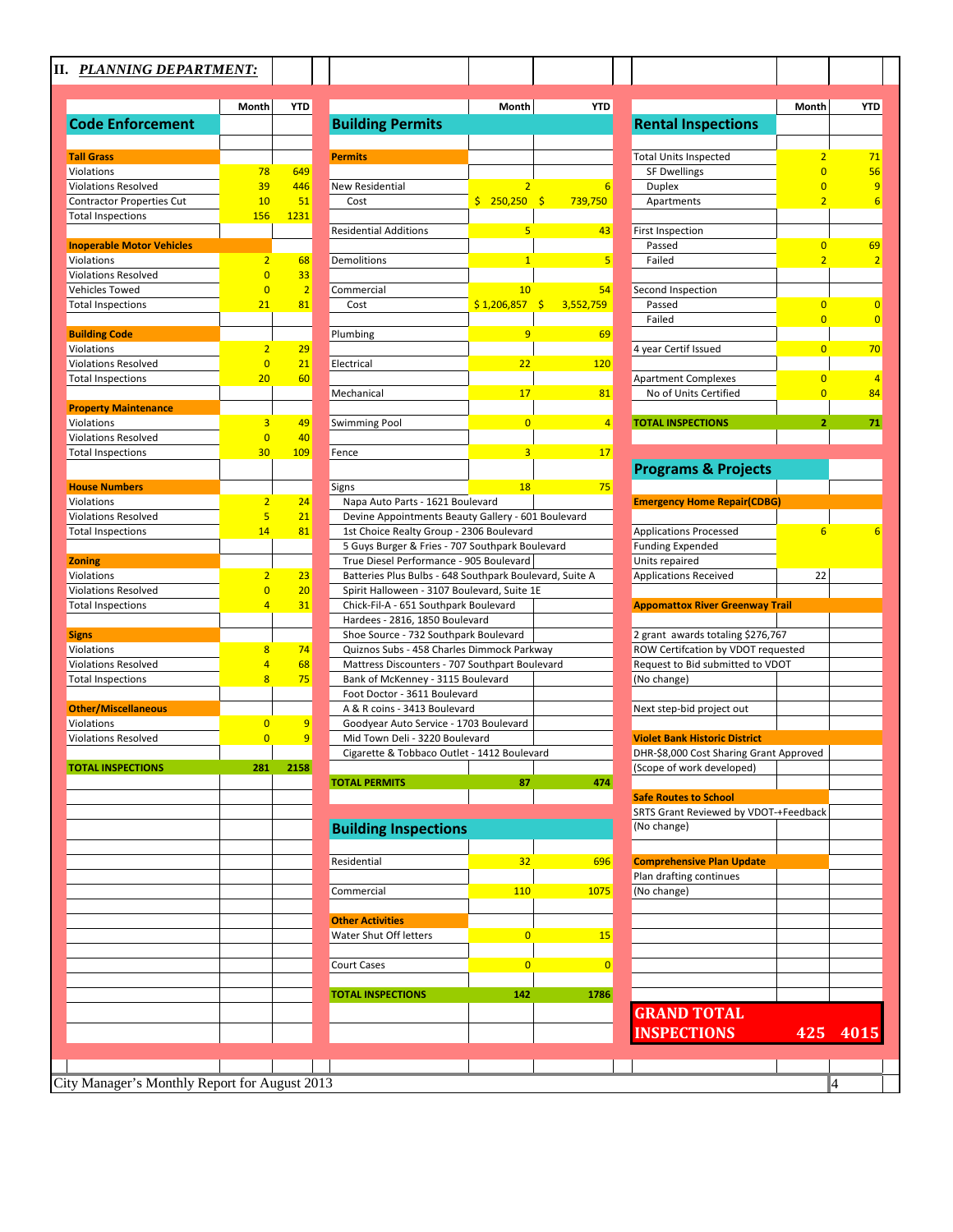#### **II.** *PLANNING DEPARTMENT (Continued):*

#### **2013 TALL GRASS VIOLATIONS BY INSPECTION DISTRICTS** (End of month reporting)

| <b>DISTRICTS MAY</b> |     | <b>JUNE</b> | <b>JULY</b> | <b>AUGUST</b> |
|----------------------|-----|-------------|-------------|---------------|
| 1                    | 24  | 14          | 7           |               |
| $\overline{2}$       | 139 | 68          | 9           | 15            |
| 3                    | 62  | 26          | 13          | 19            |
| 4                    | 30  | 64          | 9           | 8             |
| 5                    | 8   | 6           | 8           | 7             |
| 6                    | 1   | 0           | 0           | 0             |
| <b>TOTAL</b>         | 264 | 178         | 46          | 56            |
| ytd                  | 264 | 442         | 488         | 544           |



- **1 SHERWOOD HILLS**<br>**2 SOUTHCENTRAL**
- **SOUTHCENTRAL**
- **SOUTHSIDE**
- **CENTRAL**
- **CONDUIT RD**
- **MALL AREA**

**VIOLATION NOTICES SERVED**



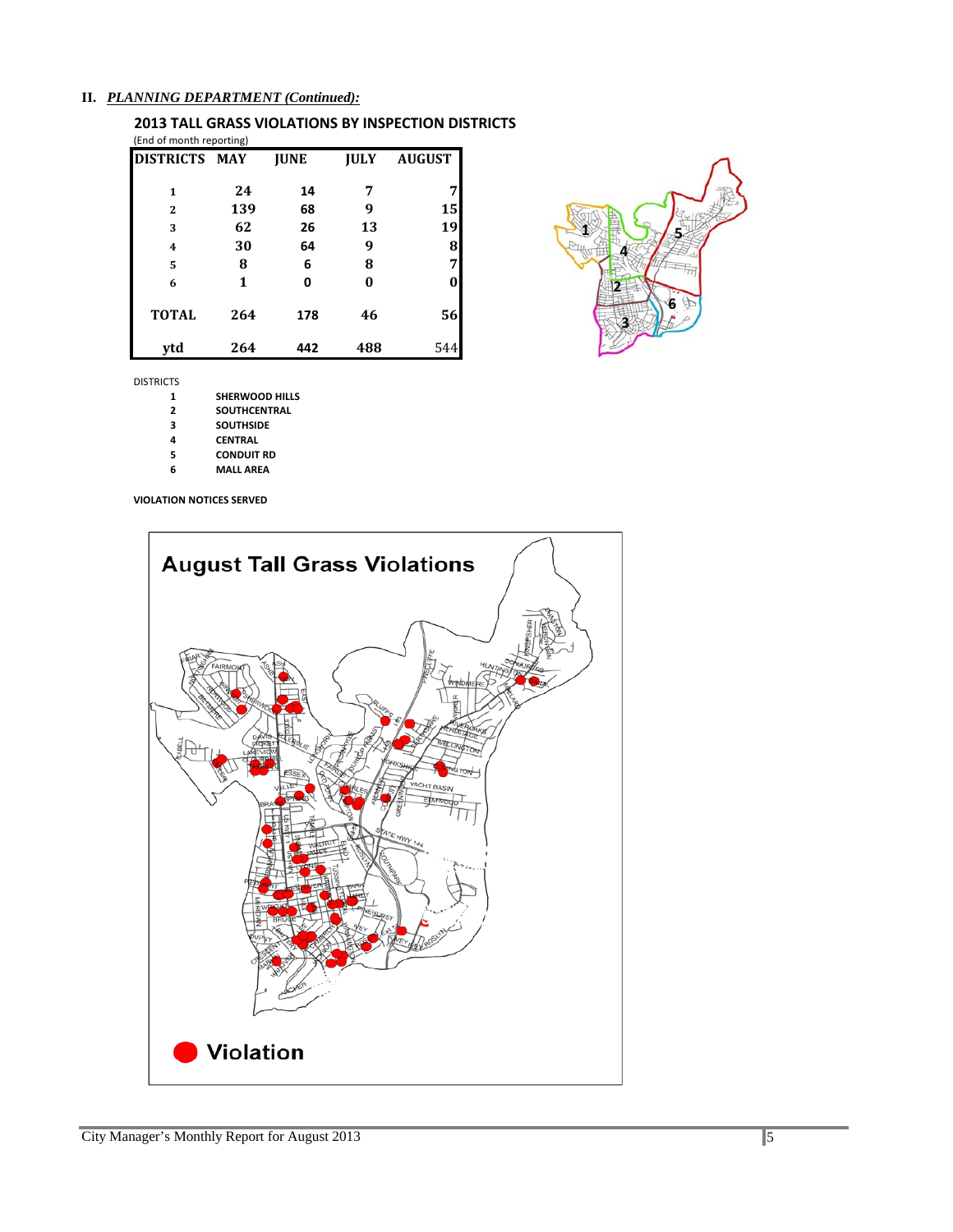# **III. POLICE DEPARTMENT:**

- Our officers responded to 3,821 calls for service during the month of August, 2013. During the same month last year, we responded to 4,135 calls for service—an 8% decrease. We had no reported robberies this month, and three (3) were reported in August of 2012— a 100% decrease. There were two (2) reported aggravated assaults this August, and two (2) reported during the month of August, 2012— no change. We had six (6) reported burglaries in August, 2013, compared with eight (8) burglaries reported during the month of August, 2012—a 25% decrease. There were 87 Part I, or serious, crimes reported to the Colonial Heights Police Department in August, 2013. Fifty-one (51) of those, or all 59%, have been cleared. Specific percentages for the Part I crimes and arrests are available upon request.
- $\checkmark$  The month of August was a very rewarding month, as we received notice from the Virginia Association of Chiefs of Police (VACP) that our department placed first in the Chief's *Law Enforcement Challenge*. This award recognizes the best in overall traffic safety programs that are being conducted and documented in the Commonwealth. We rated as the top police department in our category of agencies within 26-50 police officers. We have placed in the past; however, this was the first time to receive a first place award and one we are very proud of. Kudos to all of the men and women of Colonial Heights Police Department who made this possible. We also continued our efforts with Special Olympics and hosted a "Cover the Cruiser" event at our local CiCi's Pizza and raised \$525.00. We had a nice showing of police cars from Petersburg and Prince George that participated in this event.
- $\checkmark$  I am also pleased to report our efforts with school safety and security. With the inclusion of our new School Resource Officer at Lakeview Elementary, we conducted "active shooter" training for all of our personnel, both during the day and in the evening hours. School administrators and our school superintendent witnessed the training and were able to participate in open discussions. Future training will continue throughout the school year, as it is evident that our school system is committed to the safety and security of our students as well as school personnel.
- Our **Operations Bureau,** commanded by Capt. Keith Early, reports uniform patrol had a good month even with a fluctuation in staffing levels. We currently have three openings within Patrol, and with our SRO's going back into the schools, that has proven to be challenging. Lt. Steve Groat continues his Command College training at the Virginia State Police Academy, and a graduation date has been set for the 19<sup>th</sup> of September. We are looking forward to Lt. Groat's return and the knowledge he has gained. We have been preparing for shift changes within the next few months and have taken "shift bids" based on seniority, which will go into effect the first of the year. One fugitive extradition from North Carolina was conducted during the month. We continue to wear-test a new body-worn camera that we obtained from Taser International. This device received national attention lately as a future product for law enforcement that aids in high liability situations.
- Our **Special Operations Unit**, supervised by Lt. William Anspach, reported another successful month. We continued our regionalized crime fighting efforts with our public safety compact, the Tri-Cities Regional Strike Force, with *Operation Home Contact*. Our unit members were placed on two probation and parole teams and did 14 home visits to "intensive parolees" in our community, which resulted in two arrests. This operation was conducted in each of the five participating jurisdictions, all on the same evening. Overall, their work this month consisted of eight (8) felony warrants and 57 misdemeanor warrants from a variety of criminal and traffic offenses. There were 26 narcotics arrests, five (5) weapons violations, six (6) DUI arrests and 12 alcohol violations.
- $\checkmark$  Our volunteers continue to provide exceptional service to the Police Department and all of the citizens of Colonial Heights. **Auxiliary Police** and **Sentinels** volunteered a total of 160 hours during the month. Duties included annual road races, ride-alongs, and high school football games.
- The **Law Enforcement Services Bureau,** commanded by Capt. Wayne Newsome, reported his unit as being active during the month and doing a very good job with their community service. They included the following activities: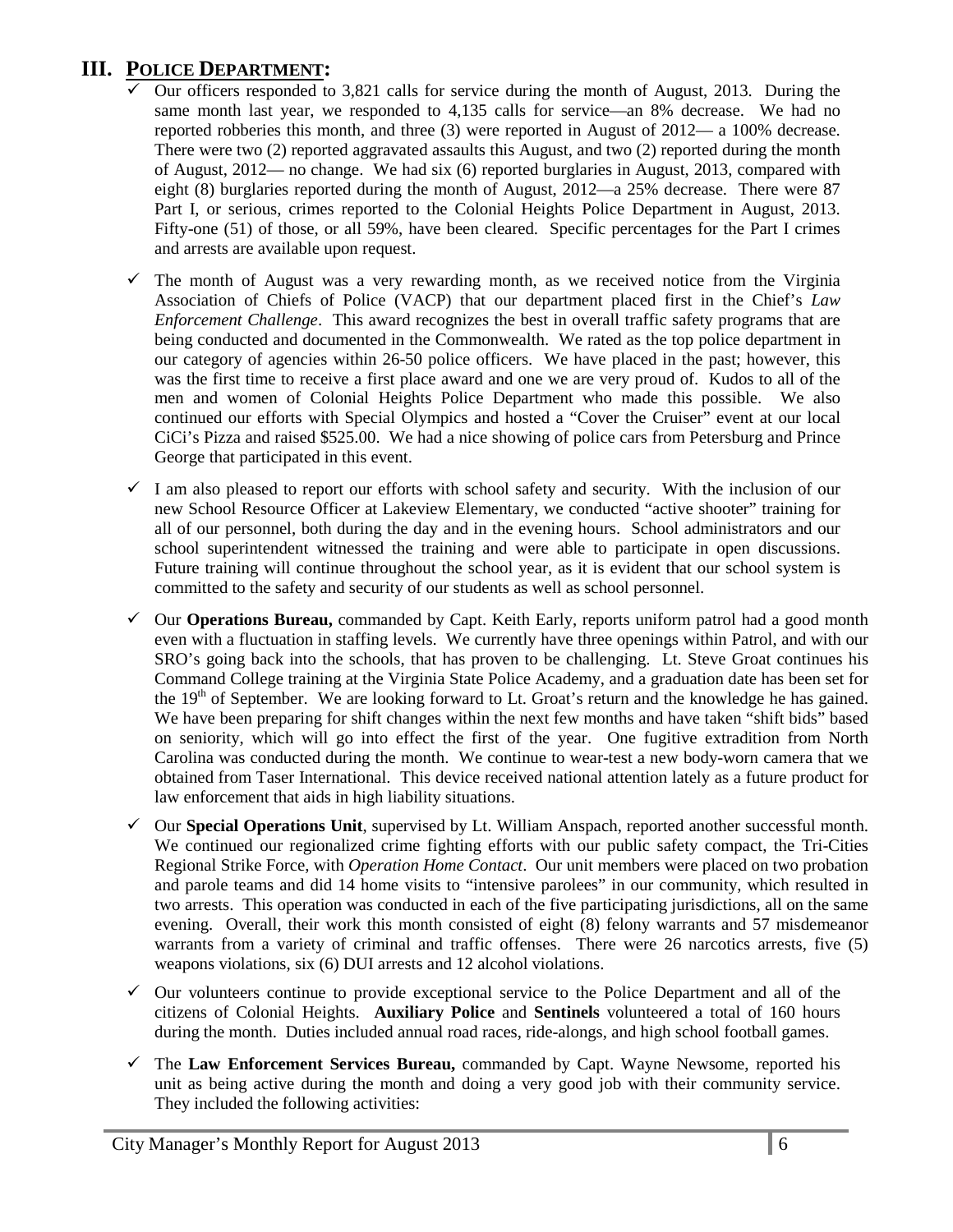# **III. POLICE DEPARTMENT** (CONTINUED)**:**

- Special Olympics of Virginia, *Cover the Cruiser*
- Shieldware conference
- Tow truck investigations
- Child DNA at all elementary schools
- *Celebrate Safe Communities—*we have 30+ sites
- Our **Investigations Division** had a busy month, picking up 21 new cases involving attempted burglary, burglary, sexual assault, several frauds, child neglect, a few death investigations and several vandalisms. All investigators participated in Active Shooter training. We also participated in *Fugitive Friday* by appearing on WWBT Channel 12. We also received training on the Riverside Regional Jail's new phone system where we can now monitor inmate phone calls from our desks, thus eliminating time for travel and coordination with jail staff. This will be a great tool for future investigations. Investigations also processed 11 concealed weapon permits and one (1) massage therapist permit.
- $\checkmark$  Overall, we made 339 arrests for the month, including 66 felonies and 254 misdemeanors; worked 83 crashes; wrote 609 traffic citations; gave 684 verbal warnings; affected 19 DUI arrests and 39 drug arrests; and issued 29 parking citations.
- **Sr. Detective Thad Johnson** was selected as our recipient for August's *Employee of the Month* award for the second month in a row. Summer months typically realize an escalation in vandalism, larcenies from vehicles, petty thefts, trespassings, fights and general mischief involving teenagers and young adults. During July, Sr. Detective Thad Johnson became involved in an investigation of a juvenile who had ingested Mucinex-DM in order to "get high". Expanding on this investigation, Sr. Detective Johnson was able to determine that the Mucinex was stolen from CVS, and involved several other individuals. While interviewing witnesses and suspects, Sr. Detective Johnson was able to develop a rapport with these individuals, which led to other witnesses who provided information into other crimes. As a result, Sr. Detective Johnson was able to recover a recently reported stolen firearm. Shortly thereafter, Colonial Heights began to experience a rash of larcenies from vehicles. Utilizing information and relationships that Sr. Detective Johnson assembled from the aforementioned cases, he was able to obtain confessions to the vehicle break-ins.
- $\checkmark$  Since Thad became heavily involved with these juveniles and the investigation of these incidents, there has been a significant reduction in crimes of this nature reported. In addition to this reduction, numerous cases have been cleared, and a recovered stolen firearm is back in the hands of its rightful owner. Thad's diligence has, once again, paid off. The citizens of Colonial Heights can rest easier and our department can be proud that Sr. Detective Thad Johnson cares enough to follow through to a positive end.

# **IV. FIRE & EMS DEPARTMENT:**



| <b>Total Fire Type Incidents:</b>  | 105 |
|------------------------------------|-----|
| (Total Fire Loss \$14,550):        |     |
| <b>Total Patients transported:</b> | 213 |
| (Total EMS incidents 286)          |     |
|                                    |     |

*Fire units arrived on scene in less than 9 minutes on 93.8% of emergency incidents. (average response time 6:29 minutes)*

*EMS units arrived on scene in less than 9 minutes on 97.6% of emergency incidents. U(average response time 5:10 minutes)*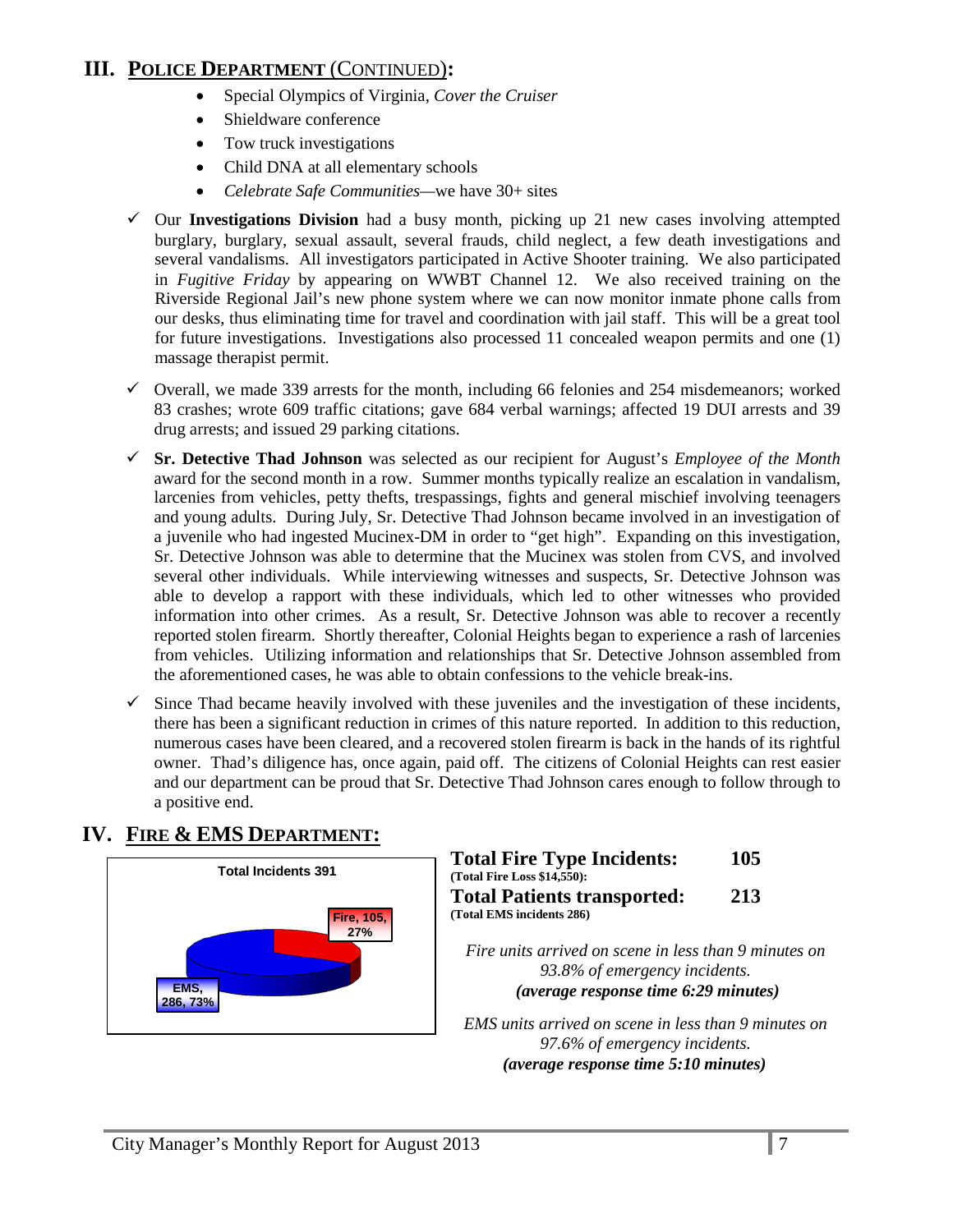# **IV. FIRE & EMS DEPARTMENT** (CONTINUED)**:**

| <b>Fire Division (number of incidents):</b>                                                          |                         |                                     |                |                                      |                         |
|------------------------------------------------------------------------------------------------------|-------------------------|-------------------------------------|----------------|--------------------------------------|-------------------------|
| <b>Fires</b>                                                                                         |                         | <b>Hazardous Situations</b>         |                | <b>Service calls and false calls</b> |                         |
| <b>Building Fire</b>                                                                                 | 1                       | <b>Electrical Problem</b>           | 6              | Good Intent Calls                    | 32                      |
| Vehicle Fire                                                                                         | 1                       | Carbon Monoxide Incident            | $\mathbf{1}$   | <b>Public Service</b>                | 39                      |
| <b>Outside Rubbish Fire</b>                                                                          | 1                       | Other Hazardous Situation           | 1              | Alarm Activation (no fire)           | 12                      |
|                                                                                                      |                         |                                     |                | Child Seat Installation              | 9                       |
|                                                                                                      |                         |                                     |                | Smoke detector installation          | $\mathbf{2}$            |
| M/A received from Chesterfield Fire<br>$\mathbf{1}$<br>M/A EMS First Responder to Chesterfield<br>10 |                         |                                     |                |                                      |                         |
|                                                                                                      |                         |                                     |                |                                      |                         |
| <b>EMS Division (number of patients treated)</b>                                                     |                         |                                     |                |                                      |                         |
| <b>Abdominal Pain</b>                                                                                | 17                      | Diabetic Hypoglycemia               | $\overline{2}$ | <b>Obvious Death</b>                 | $\boldsymbol{2}$        |
| Allergic Reaction                                                                                    | 1                       | Epistaxis (non-traumatic)           | $\mathbf{1}$   | Pain                                 | 24                      |
| <b>Altered Mental Status</b>                                                                         | 6                       | Fever/Hyperthermia                  | 3              | <b>Respiratory Distress</b>          | 11                      |
| Asthma                                                                                               | 3                       | <b>General Malaise</b>              | 5              | Seizure                              | 3                       |
| Back pain                                                                                            | 2                       | Headache                            | 6              | Stroke/CVA                           | $\overline{\mathbf{2}}$ |
| Behavioral/Psychiatric                                                                               | 5                       | <b>Heat Exhaustion/Stroke</b>       | 3              | Substance/Drug Abuse                 | 1                       |
| Cardiac Rhythm Disturbance                                                                           | 7                       | Hypertension                        | 2              | Syncope/Fainting                     | 8                       |
| <b>Chest Pain</b>                                                                                    | 18                      | Hypotension                         | 1              | Traumatic Injury                     | 48                      |
| CHF (congestive heart failure)                                                                       | $\overline{\mathbf{3}}$ | Migraine                            | 2              | Weakness                             | 14                      |
| COPD (emphysema)                                                                                     | 3                       | Nausea/Vomiting                     | 6              | Other                                | 65                      |
| Dehydration                                                                                          | 4                       | OB/Pregnancy (non-delivery)         | $\mathbf{1}$   |                                      |                         |
| M/A to Petersburg EMS                                                                                | 3                       |                                     |                | M/A received from Fort Lee EMS       | $\overline{2}$          |
| M/A to Dinwiddie EMS                                                                                 | 1                       |                                     |                |                                      |                         |
| M/A to Prince George EMS                                                                             | 1                       |                                     |                |                                      |                         |
|                                                                                                      |                         | <b>EMS Transports (by facility)</b> |                |                                      |                         |
| Southside Regional Medical Center                                                                    |                         |                                     |                | 176<br>82.63%                        |                         |
| John Randolph Medical Center                                                                         |                         |                                     |                | 7.51%<br>16                          |                         |
| CJW Medical Center - Chippenham Campus                                                               |                         |                                     |                | 4.69%<br>10                          |                         |
| <b>St. Francis Medical Center</b>                                                                    |                         |                                     | 5<br>2.35%     |                                      |                         |
| <b>VCU Health Systems</b>                                                                            |                         |                                     |                | 2<br>0.94%                           |                         |
| CJW Medical Center-Johnston Willis Campus                                                            |                         |                                     |                | 2<br>0.94%                           |                         |
|                                                                                                      |                         |                                     |                |                                      |                         |
| VAMC Richmond (McGuire)                                                                              |                         |                                     |                | 0.47%<br>1                           |                         |
| St. Mary's Hospital Richmond                                                                         |                         |                                     |                | 0.47%                                |                         |
| <b>Total:</b>                                                                                        |                         |                                     |                | 213<br>100%                          |                         |

# **V. FINANCE DEPARTMENT:**

**Finance -** Checks processed: 1,521

One alarm citation was processed during August.

**Purchasing** - 447 total purchase orders completed with 346 being processed by the purchasing and 101 departmental purchases being reviewed as compared to 434 being completed for the same period in 2012. In addition 152 check requests were prepared by departments which are not processed by Purchasing.

#### **Bids Issued/Opened during the month**:

- Invitation # 12-092502-1007 Telephone Service & Equipment, Data Lines. Conversion of Data services started, phone equipment sales orders processed.
- Invitation #13-012502-1011 On Call Land Surveying & Mapping Services, Contract has been negotiated.
- Invitation # 13-051602-1013 Wetlands and Stream Mitigation Credits for Appomattox River Greenway Trail Project. City is waiting on VDOT to proceed with bidding.
- Invitation # 13-051602-1015 Next Generation 911 Switch, Proposal issued July 26th with opening on September 27th.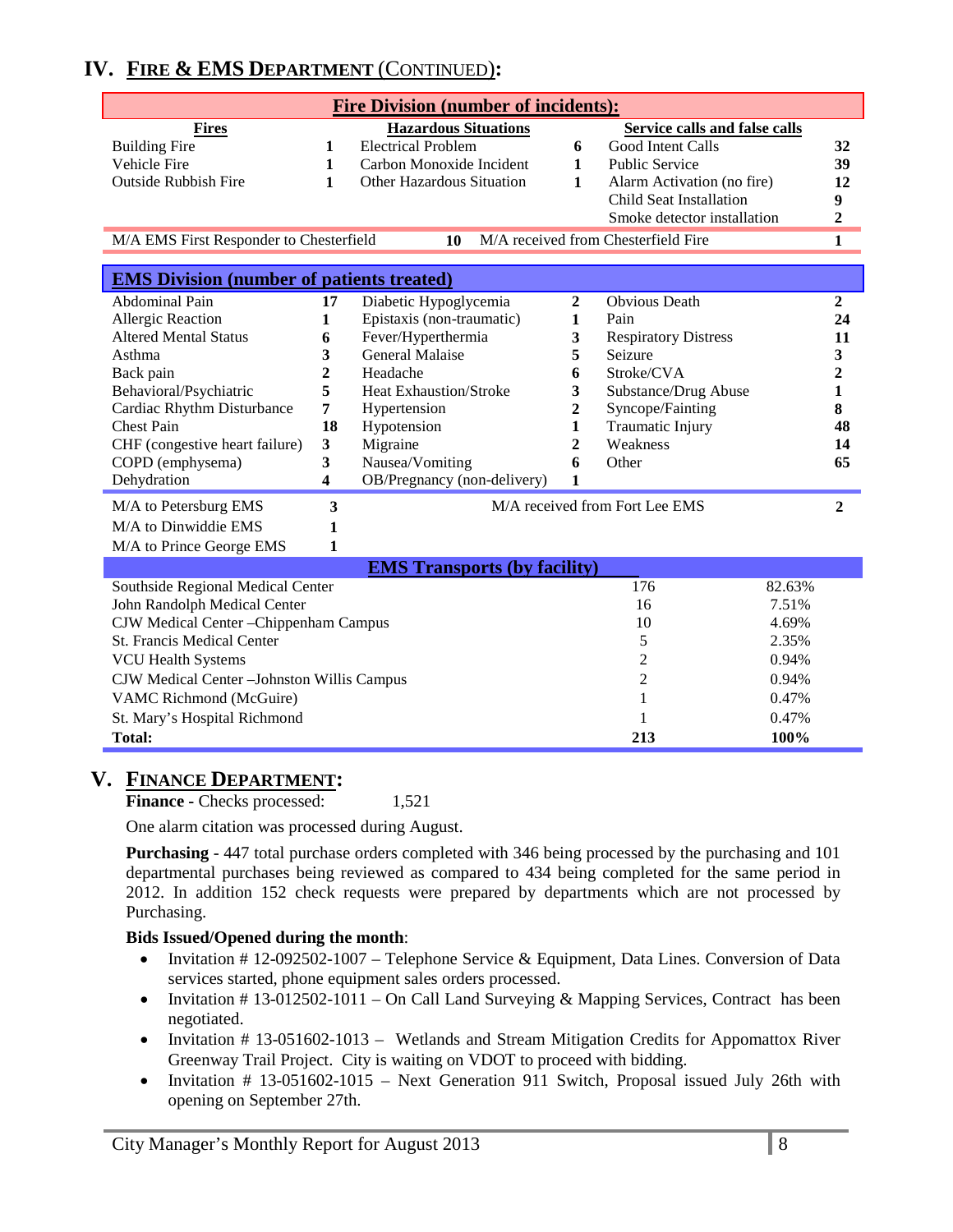# **V. FINANCE DEPARTMENT** (CONTINUED)**:**

#### **Other Purchasing Activity:**

- Purchase orders issued for extensive library donation made in remembrance of citizen.
- Purchase Order issued for Public Works, for a new Backhoe loader.
- Meetings held with potential moving companies for the Courthouse move.
- Purchase Order issued for sewer line replacement on Compton Road.
- Purchase Order issued for scoreboard at Shepard Stadium.
- Purchase order issued for two thermal imagers for the Fire Department.
- Purchase order issued for Library periodicals ordered for 2014.

#### **Risk Activity:**

- During police chase, suspect collided with two vehicles and police vehicle.
- Citizen claim of vehicle damage due to construction at new Courthouse

# **Utility Billing:**

Bi-monthly Utility Bills Sent – 3,621 Delinquent Notices Sent –799 or 21.1% with 169 cut off for nonpayment. Set off debt collected for August - \$50.41.

# **VI. HUMAN RESOURCES DEPARTMENT:**

The following information is a summary of activities for the Human Resources Department during the month of August 2013:

# **Advertisements**

| Department      | Position                    |
|-----------------|-----------------------------|
| Office on Youth | Site Supervisor (Part-time) |

#### **Applications & Testing**

Total applications received and recruitment information for the following position:

|                             | <b>Total Applications</b> | Total Hits on Job        |
|-----------------------------|---------------------------|--------------------------|
| Position                    | Received                  | <b>Announcement Page</b> |
| Site Supervisor (Part-time) | 309.                      |                          |

# **Training**

 $\mathcal{R}$  New employees continue to complete required ICS and VML University training courses.

# **Miscellaneous**

- $\hat{\tau}$  The annual Employee Service Award presentation was held on August 15, 2013. A Total of (50) employees were recognized for their service to the City.
- Participated in a Virginia Employment Commission Unemployment Telephonic Hearing on August 21, 2013.
- $\star$  An exit interview session was held for Gary Sink (Police Officer).

# **Worker's Compensation**

- $\approx$  The following workers' compensation reports were filed during the month of July 2013:
	- Date Department Description of Injury 08-07-13 Fire Struck in head by traction splint. 08-20-13 Recreation Struck in head by broken access gate. 08-21-13 Police Laceration to left hand and fingers during pursuit from broken window. 08-22-13 Police Strained left knee during uphill foot pursuit. 08-27-13 Sheriff Left knee injury during defensive tactics training.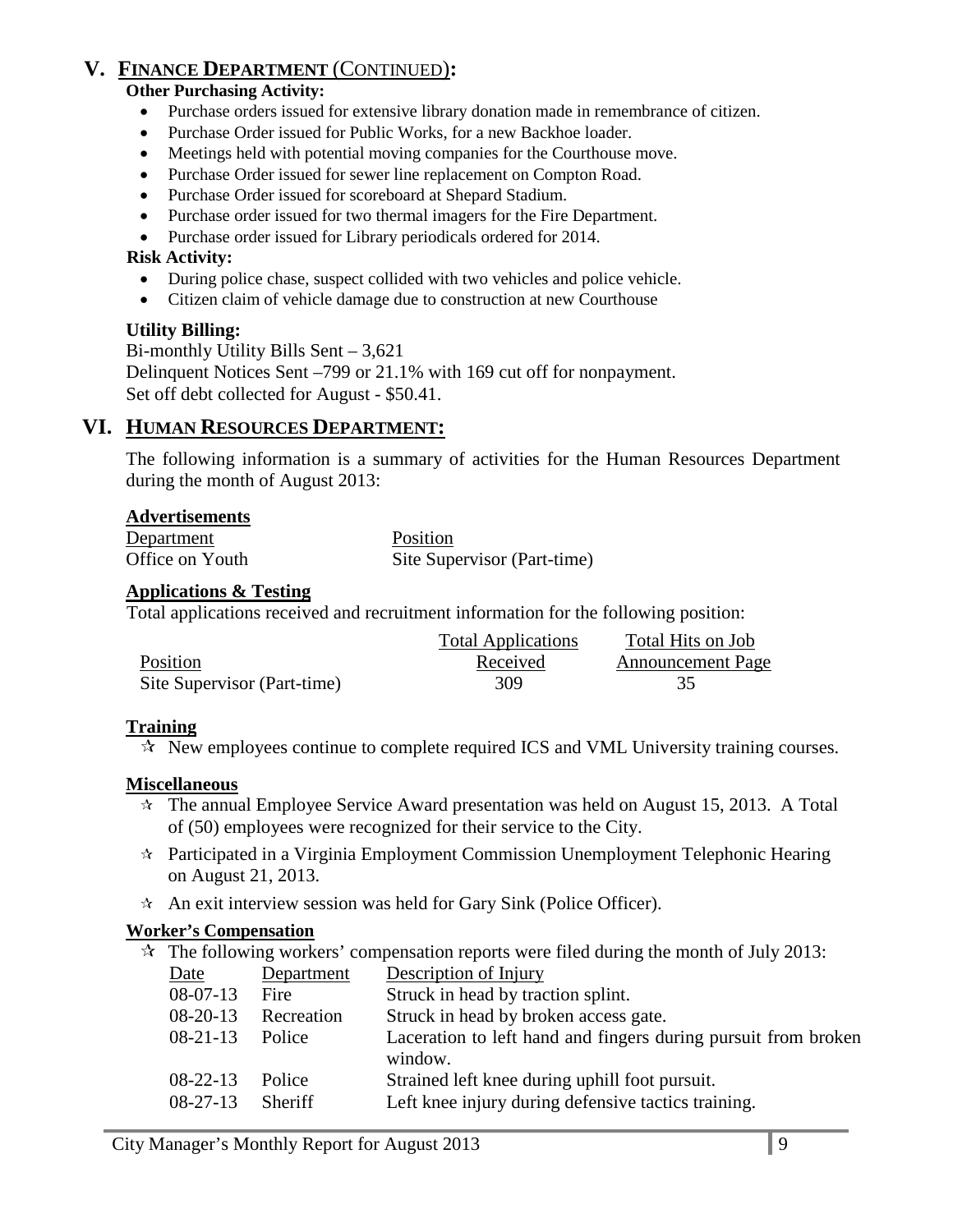# **VII. INFORMATION TECHNOLOGY DEPARTMENT:**

 $\hat{\tau}$  The City's website, [www.colonialheightsva.gov,](http://www.colonialheightsva.gov/) had 53,737 page views in the month of August.

| Top ten website modules accessed: | Top ten pages visited after home page: |
|-----------------------------------|----------------------------------------|
| News Flash                        | 1. Library                             |
| Calendar<br>2.                    | 2. Real Estate Records                 |
| 3. Staff Directory                | 3. Recreation & Parks                  |
| 4. Bids/RFPs                      | 4. Recreation Programs                 |
| 5. Photo Gallery                  | 5. Animal Shelter                      |
| 6. Site Search                    | 6. Education & Schools                 |
| 7. FAQs                           | 7. Yard Sales                          |
| Forms<br>8.                       | Police<br>8.                           |
| 9. Archive Center                 | 9. Online Bill Pay                     |
| 10. Facility Directory            | 10. City Maps                          |
|                                   |                                        |

- $\star$  Citizens submitted and city staff processed 351 service requests and questions through the "Let Us Know" module during the month of August. The City of Colonial Heights' Facebook Page now has 2,865 fans and the City's Twitter account has 183 followers.
- $\star$  Proactive Information Management completed 61.5 hours of IT service and maintenance for City departments this month.
- $\mathcal{R}$  City IT staff continues to meet with the new Courthouse contractors, Chesterfield County representatives, and Public Works to coordinate IT network connectivity in the new facility.
- $\mathbf{\hat{x}}$  The Library was first site to be cut over to the new Comcast fiber for network and internet service on August 26th. New Wi-Fi service was also implemented at the Library. The other City facilities will be cut over during the month of September.

# **VIII. LIBRARY:**

- $\approx$  The library staff circulated 18,749 titles in August.
- $\approx$  271 eBooks circulated.
- $\approx$  15 Kindles were circulated.
- $\approx$  The public computer center was used 2,036 times.
- $\mathcal{R}$  The public iPad center was used 32 times.
- $\approx$  130 children participated in Story Time program.
- $\mathcal{R}$  The library's meeting rooms were used 97 times.
- $\approx$  199 residents registered for new library cards, and an average of 89 residents used the library each day.
- $\approx$  4,667 visited the Colonial Heights Virtual Library to retrieve 989 articles from their homes and offices.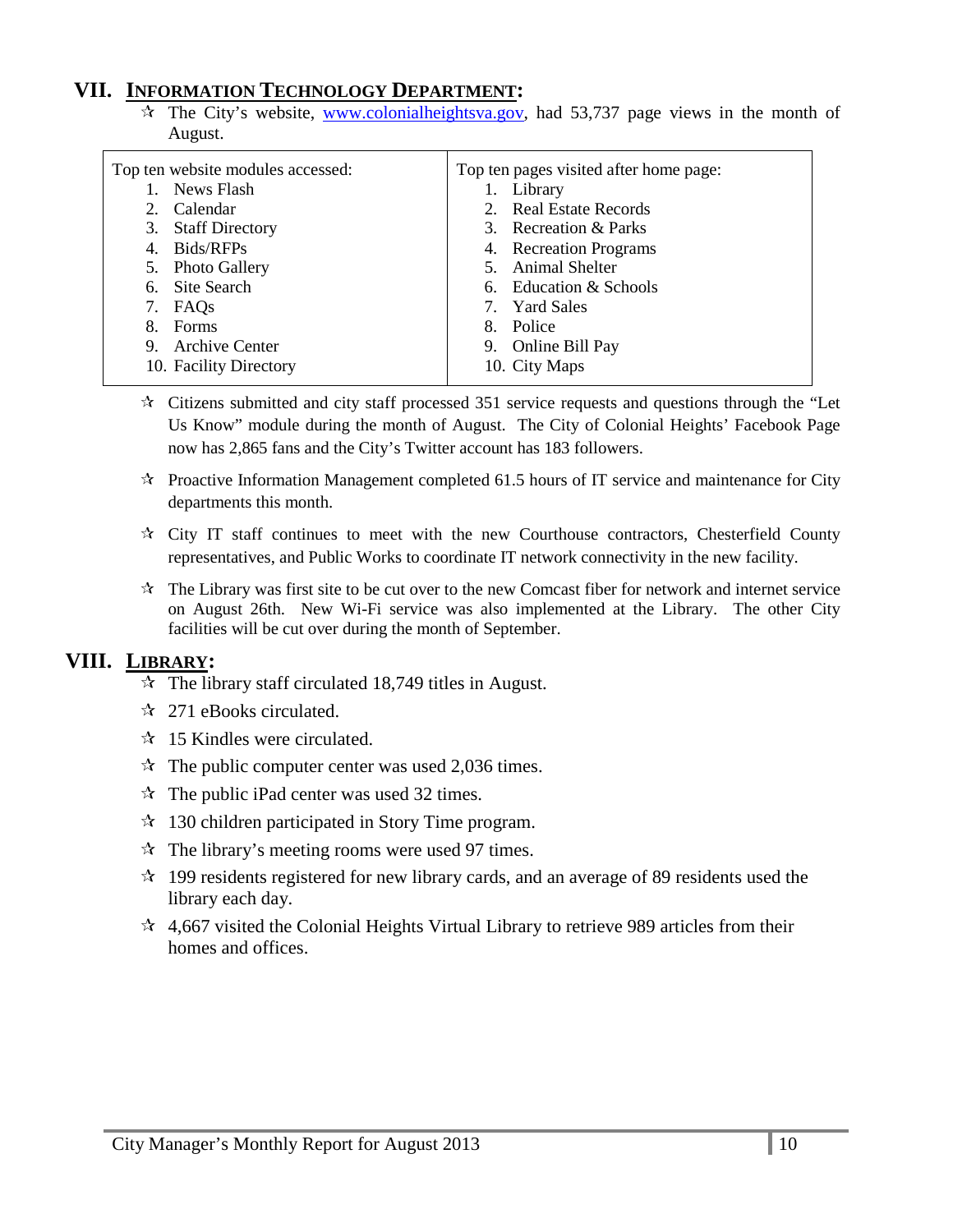# **IX. RECREATION & PARKS DEPARTMENT:**

# **Recreation Division**

**In August the Recreation Department completed the Summer Playground program and other Summer activities came to an end at the beginning of August. The Department's 2013 Fall/Winter Activity Guide was released the middle of August and registration is underway for most Fall and Winter programs. Youth Football & Cheerleading programs began the 1st week in August with games starting September 14th. Adult softball leagues completed their end of season tournaments in August this year due to the more than normal rain this Spring/Summer.**

| <b>Athletics</b>                    | 2013            | 2012              |
|-------------------------------------|-----------------|-------------------|
| <b>Adult Softball (Fall League)</b> | 17 teams        | 21 teams          |
| <b>Youth Football Registration</b>  | 115             | 151               |
| Youth Cheerleading Registration     | 66              | 95                |
| Punt, Pass & Kick                   | 13              | 25                |
| <b>Tennis Tournament</b>            | 9               | n/a               |
| <b>Tennis Lessons</b>               | 44              | 41                |
| Girls Fast pitch Fall Ball          | 28              | 26                |
| <b>Swim Lessons</b>                 | 5               | 8                 |
| <b>Activities/Programs</b>          | 2013            | 2012              |
| <b>POWER</b>                        | 3               | $\overline{4}$    |
| <b>Lego Collision Cars Camp</b>     | 8               | $\overline{n/a}$  |
| <b>Back to School Festival</b>      | 455             | 555               |
| <b>Summer Tots</b>                  | $\overline{13}$ | 16                |
| Movie Under the Stars               | 43              | n/a               |
| <b>Summer Playground</b>            | 159             | 135               |
| <b>Instructor Based Programs</b>    | 2013            | $\overline{2012}$ |
| Karate                              | 6               | 15                |
| Zumba                               | $\overline{17}$ | 26                |
| <b>Belly Dancing</b>                | $\overline{3}$  | $\overline{5}$    |
| <b>Cardio Fusion</b>                | 12              | 11                |
| <b>Facility Usage</b>               | 2013            | 2012              |
| <b>Community Room Attendance</b>    | 1,403           | 1,000             |
| <b>Community Room Reservations</b>  | 31              | 28                |
| <b>Pavilion Attendance</b>          | 2,280           | 3,058             |
| <b>Pavilion Reservations</b>        | 28              | 32                |
| <b>Field Attendance</b>             | 3,300           | 2,652             |
| <b>Field Rentals</b>                | 37              | 20                |
| <b>Teen Center Attendance-CHHS</b>  |                 |                   |
| <b>Students</b>                     | 98              | 132               |
| <b>Teen Center Attendance-CHMS</b>  |                 |                   |
| <b>Students</b>                     | 168             | 112               |

# **Parks-Horticulture-Buildings & Grounds**

- $\triangleright$  Provided personnel to work BIB tournament.
- $\triangleright$  Removed pitcher's mound used for BIB tournament and rebuilt regular pitcher's mound.
- $\triangleright$  Removed temporary fence used for BIB tournament.
- $\triangleright$  Edged infields on Stadium field and B field.
- $\blacktriangleright$  Laid out and painted field hockey field and band practice field.
- > Laid out and painted football practice field for High School team
- Laid out and painted football field at Middle School stadium.
- > Laid out and painted football practice fields for recreation teams.
- $\triangleright$  Trimmed low limbs on crepe myrtles at all sites next to vehicle traffic.
- $\triangleright$  Cleaned day lilies out of mulch beds at sites.
- Trimmed black-eyed Susie's at sites.
- $\triangleright$  Mulched sites as needed.
- $\triangleright$  Trimmed trees and shrubs as needed at sites.

# **Violet Bank Museum**

|                   | 2012 | 2013 |
|-------------------|------|------|
| <b>Attendance</b> |      |      |

- $\triangleright$  Attendance includes 262 daily visitors and 300 Headquarters Days attendees
- $\triangleright$  Collection rotation & exhibit re-design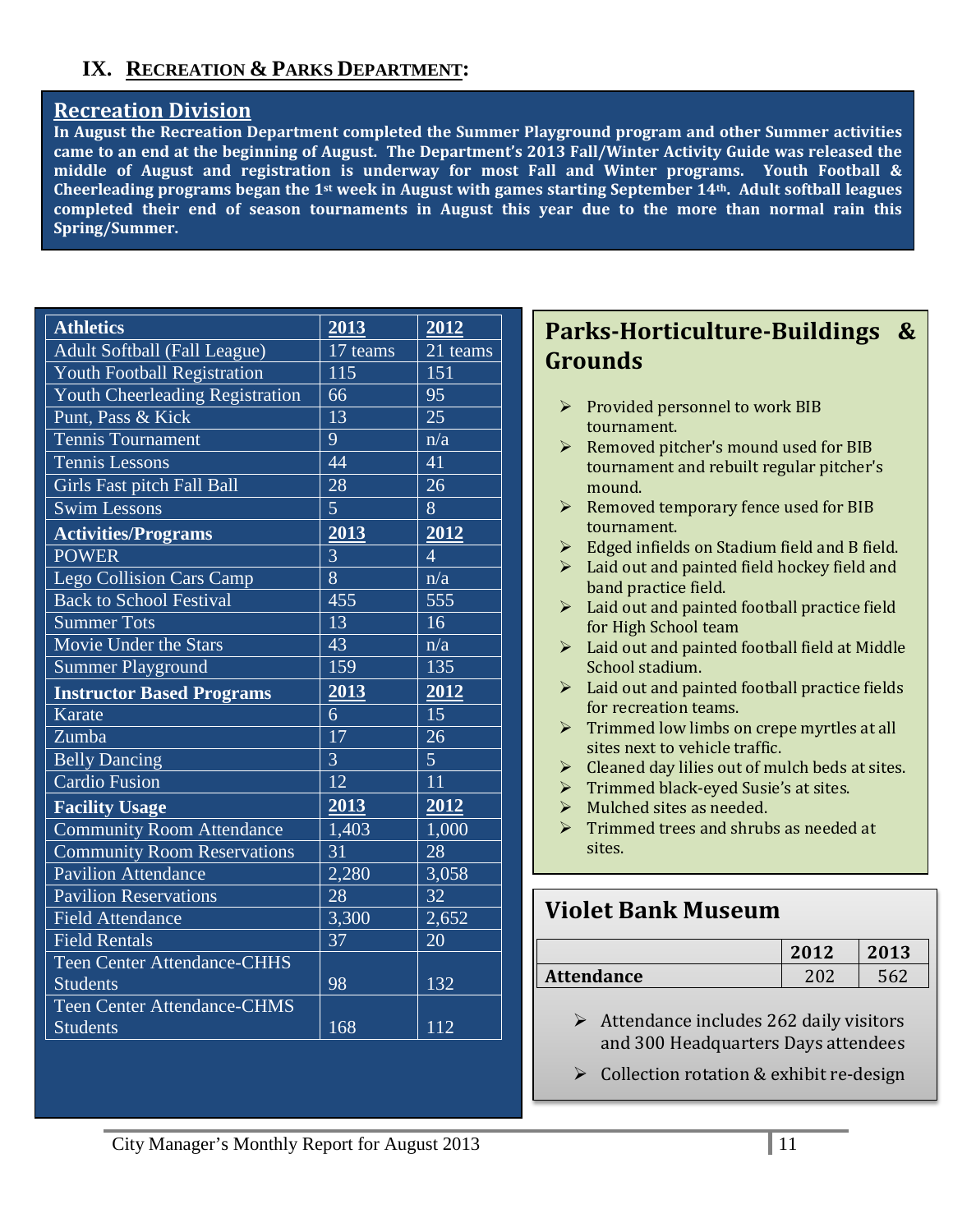# **IX. RECREATION & PARKS DEPARTMENT** (CONTINUED)**:**

| <b>Agency on Aging</b> |  |  |
|------------------------|--|--|
|------------------------|--|--|

| <b>Activities</b>                   | 2013 | 2012 |
|-------------------------------------|------|------|
| <b>AARP</b>                         | n/a  | n/a  |
| <b>Bingo in Center</b>              | 76   | 124  |
| <b>Bowling</b>                      | 154  | 158  |
| <b>Bridge-Party</b>                 | 72   | 104  |
| Bridge-Tournament                   | 96   | 112  |
| Crochet & Knitting                  | 64   | 70   |
| <b>Golf at Prince George</b>        | 482  | 480  |
| <b>Golfer's Board Meeting</b>       | 12   | 12   |
| <b>Senior Club Meeting</b>          | 94   | 95   |
| <b>Senior Dance</b>                 | 121  | 96   |
| Sing A-Long                         | 52   | 48   |
| Sing-a-Long CH Health Care Center   | 16   | 13   |
| <b>Senior Club Board Meeting</b>    | 10   | 9    |
| <b>Table Games</b>                  | 21   | 16   |
| Movie                               | n/a  | 29   |
| <b>Awareness/Education</b>          |      |      |
| Jen Care Luncheon & Health Message  | n/a  | 60   |
| <b>Flu Shots</b>                    | 50   | n/a  |
| Message                             | 30   | n/a  |
| <b>TRIAD</b>                        | 34   | 61   |
| <b>Wellness Workshop</b>            | 48   | n/a  |
| <b>Classes</b>                      |      |      |
| <b>Gems By James Painting Class</b> | 12   | n/a  |
| Crafts                              | n/a  | 8    |
| Painters Group                      | 34   | 32   |
| Tap Dance-Advance                   | 36   | 64   |
| Tap Dance-Intermediate              | 23   | 36   |
| Mary Carole Portrait Demo           | 18   | 24   |
| Mary Carole Portrait Class          | 75   | 84   |
| Splash of Color Workshop            | 22   | 18   |
| <b>Sewing Class</b>                 | 23   | 22   |
| Quilting                            | 48   | 28   |
| Watercolor Faye Henderson           | 60   | 8    |
| <b>Fitness</b>                      |      |      |
| <b>Cardio Bump</b>                  | 208  | 120  |
| <b>Floor Exercises</b>              | 28   | 42   |
| <b>Sit Down Exercises</b>           | 413  | 274  |
| <b>Strength Training Class</b>      | 165  | 169  |
| Tai Chi                             | 48   | 43   |
| Yoga                                | 60   | 70   |
| Zoomer Boomer                       | 318  | 200  |

| Trips                      | 2013 | 2012 |
|----------------------------|------|------|
| Jen Care Tour & Open House | n/a  |      |
| <b>TOTAL</b>               | 3023 | 2789 |

| <b>Meals</b>           |       |       |
|------------------------|-------|-------|
| <b>Home Del Meals</b>  | 16    | 10    |
| <b>Site Meals</b>      | 148   | 140   |
| Total                  | 164   | 150   |
| <b>Transportation</b>  |       |       |
| Passengers             | 52    | 87    |
| <b>Total Trips</b>     | 438   | 509   |
| <b>Total Miles</b>     | 2485  | 2580  |
| Wheelchairs            | 56    | 10    |
| <b>Volunteer Hours</b> | 15    | n/a   |
| Donations              | \$274 | \$301 |
| <b>New Riders</b>      | 3     |       |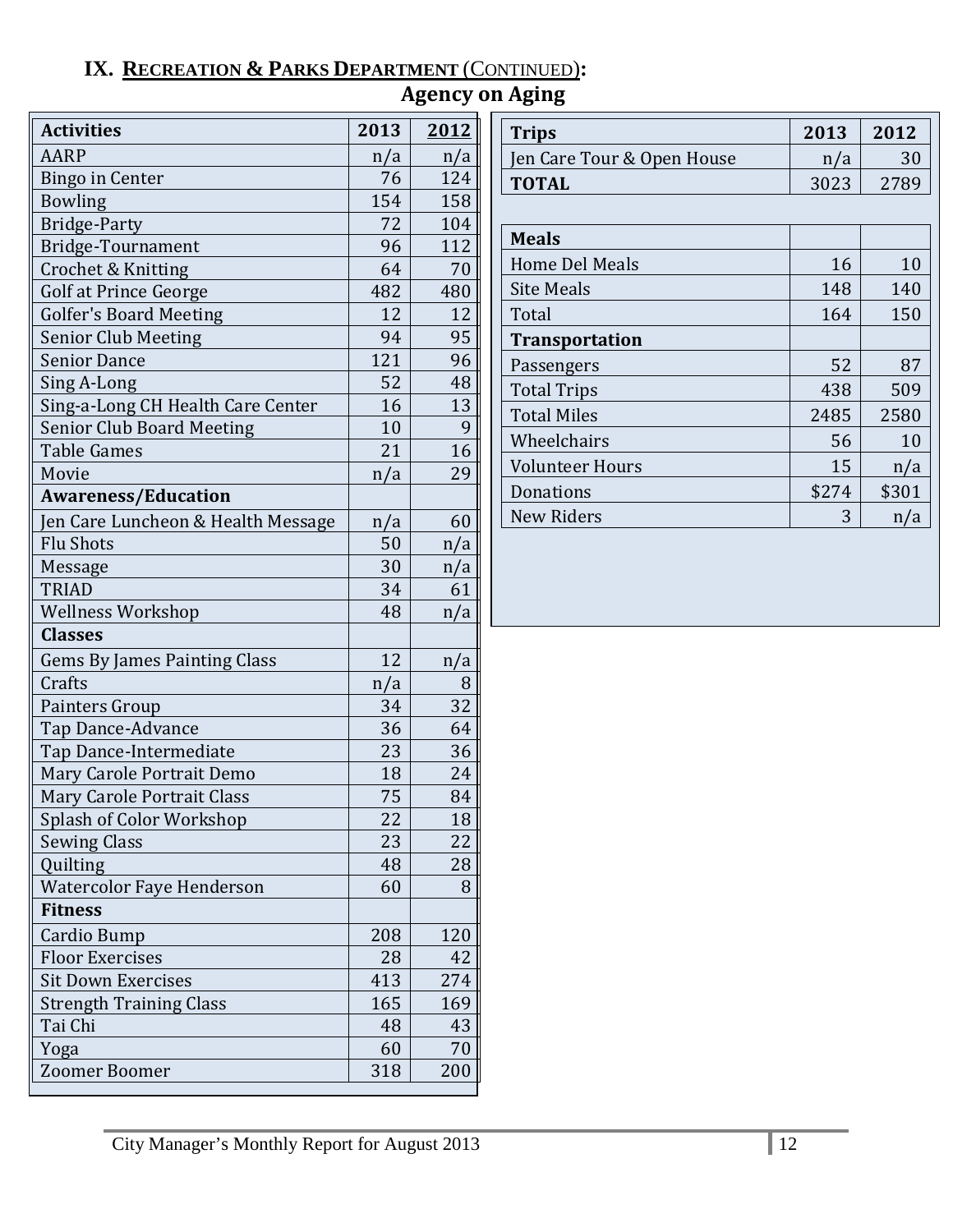# **X. OFFICE ON YOUTH & HUMAN SERVICES:**

# **YAC Activities**

- 18 YAC Members and Advisor attended August Monthly Meeting
- 7 YAC Members and Advisor helped with Back to School Festival
- 12 YAC Members and Advisor made 15 No-Sew Fleece Blankets for CARE Shelter
- 5 YAC Officers and Advisor Met to Plan for September Meeting
- 4 YAC Officers and Advisor Met to Revise YAC By-Laws

# **Youth Service Commission**

• Held regular monthly meeting.

# **Kids' After School Program**

- Rising  $7<sup>th</sup>$  graders enjoyed a field trip to JUMPOLOGY in Richmond. Students from North and Tussing participated in a field trip to Maymont Park.
- Students held a carwash @EVB for the purpose of funding activities in the upcoming year. They raised \$217.00.
- Program Coordinator activities included: planning for the new school year; assisted with the Youth Conservation Corps @ Pocahontas Park; attended Virginia Out of School Time Summit and the Back To School festival.
- **Current Enrollment** Tussing 8, North 15, Lakeview 13, CHMS 27.

# **Substance Abuse Prevention Activities**

• 27 teens received Virginia ABC, VASAP, Drive Smart Virginia, Geico Insurance, MADD, AAA, State Police information at driver's licensing ceremony

# **Ongoing Monthly Meeting/Trainings**

- Family Assessment Planning Team
- ASIST Training with Chesterfield Mental Health (TO)
- Virginia's Out of School Summit
- Attended Monthly School Board Meeting
- CAAN-DUU Coalition meeting
- CSA Policy & Management Team
- PULP Task Force

# **Diversion Program Participation**

- **Parenting**
	- 0 families began "Parenting Your Teen"
- **Community Service**
	- 9 youth completed 117 hours of Community Service Learning.

# • **Shoplifting Diversion**

21 youth and a parent attended the Shoplifting Diversion Program

# • **Anger Management**

11 youth completed Anger Management Classes

# • **Substance Abuse Education**

0 youth participated in Substance Abuse Education

- Presented "Back to School Community Needs" to Senior Citizen Club
- Presented Information to 20 Parents at CHMS Dream Team Meeting
- 6 Colonial Heights Teens and 7 Community Adolescent Reporting Program Teens Completed the Youth Services Corps Program at Pocahontas State Park
- Participated in Back to School Shopping through Woman's Leadership Initiative with United Way and Greater Richmond YMCA
- Visited Maymont Park with 6 KAP students, and one parent